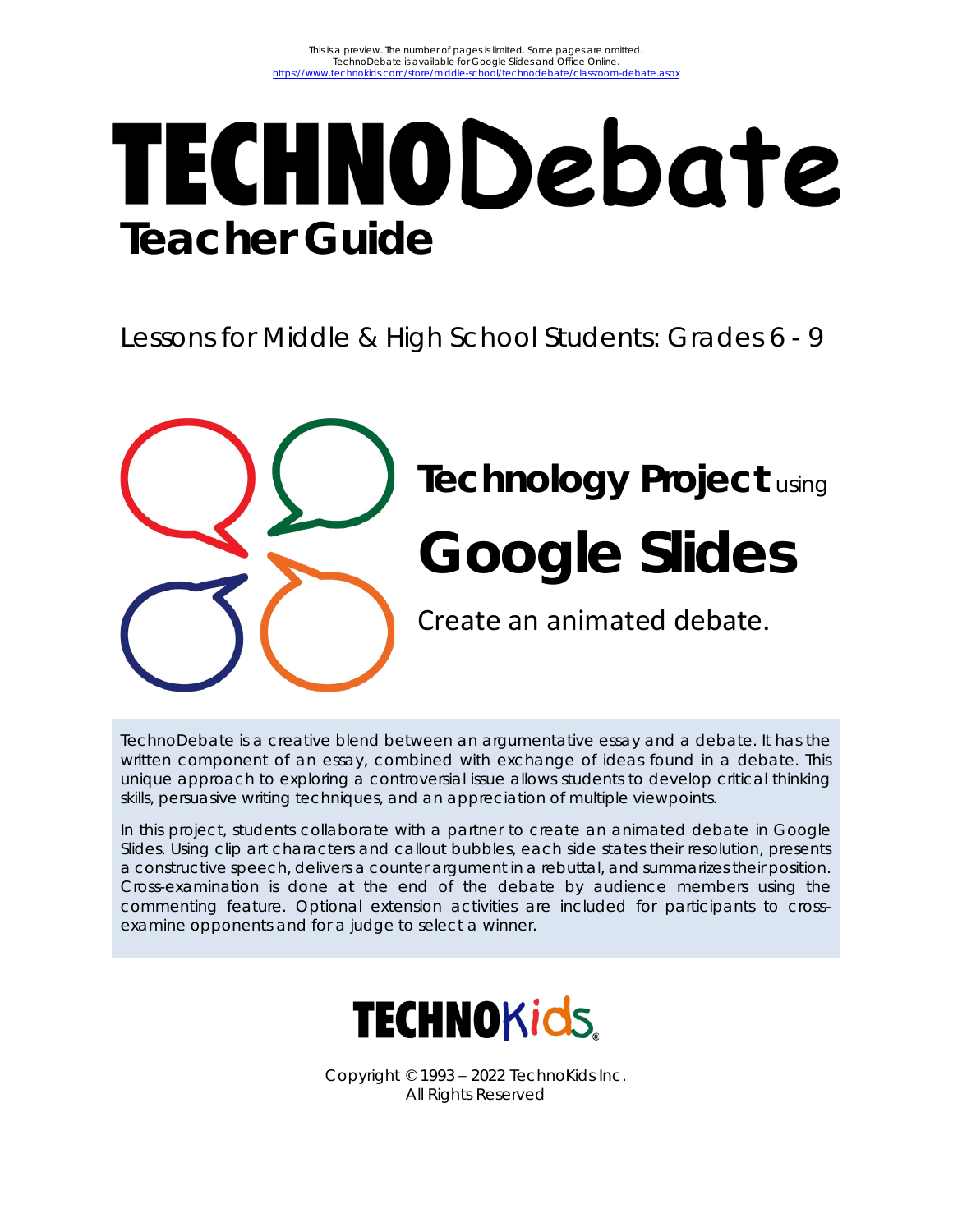## **Table of Contents**

| Use Explore Tool to Locate Facts to Disprove Opponent's Argument (Optional) 13 |  |
|--------------------------------------------------------------------------------|--|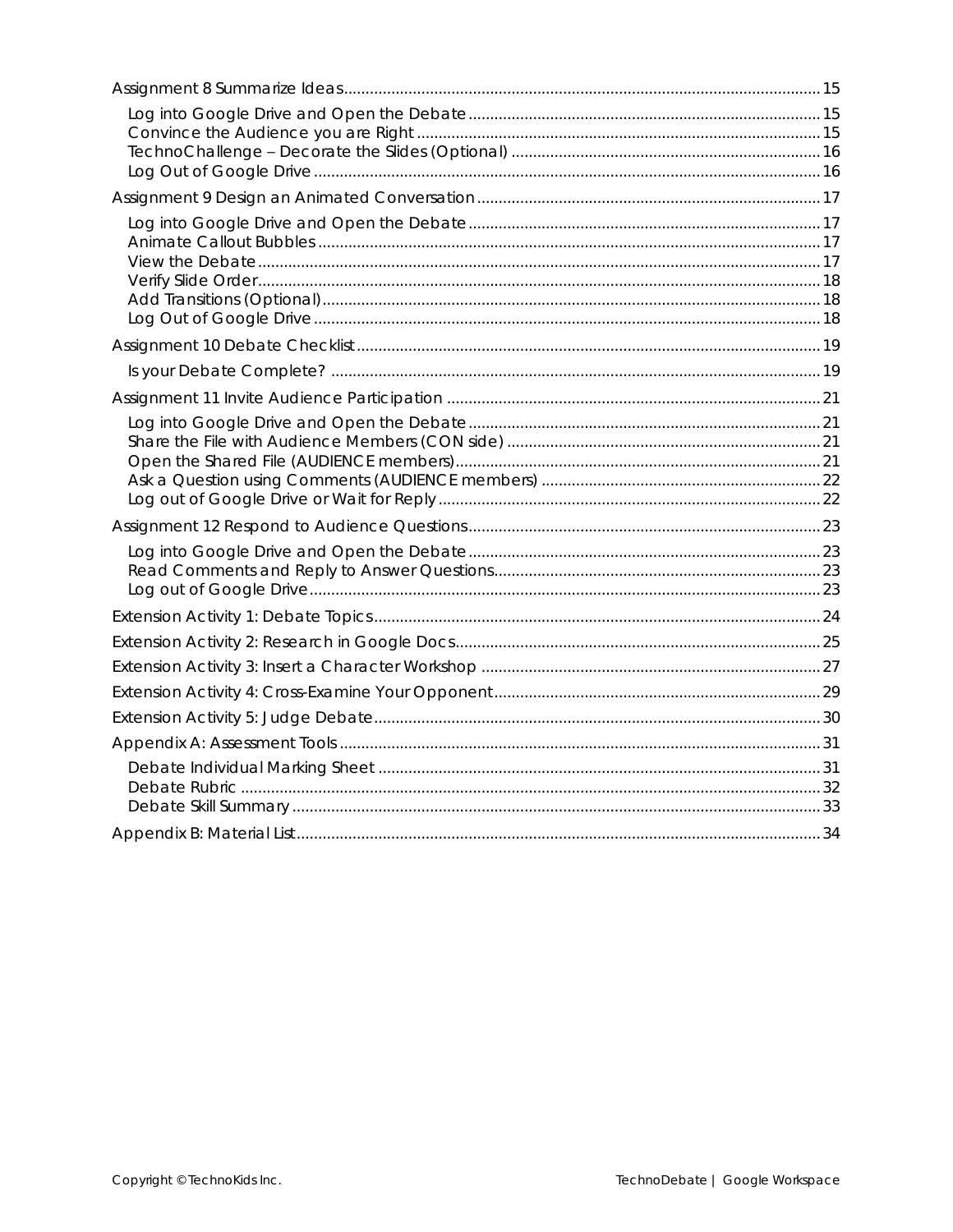## **TechnoDebate Overview**

| Purpose: Create an animated debate that<br>presents a persuasive argument justifying a<br>position on a controversial issue.                                                                                                                                                                                                                                                                                                       | Preparation: (see Preparing to Teach)<br>Sign up for a Google Account<br>٠<br>Install Adobe Reader or another PDF app<br>٠                                                                                                                                                                                                                                            |
|------------------------------------------------------------------------------------------------------------------------------------------------------------------------------------------------------------------------------------------------------------------------------------------------------------------------------------------------------------------------------------------------------------------------------------|-----------------------------------------------------------------------------------------------------------------------------------------------------------------------------------------------------------------------------------------------------------------------------------------------------------------------------------------------------------------------|
| Objectives: (see Appendix A Skill Summary)<br>understand the purpose of a debate<br>examine different perspectives<br>select a position on a controversial issue                                                                                                                                                                                                                                                                   | Share Debate folder with students<br>Prepare TechnoDebate folder for Google Drive<br>(optional steps for Assignment 1)<br>Download and print Flashcards and Tool<br>$\bullet$<br>Summary from <b>TechnHub</b> (optional)                                                                                                                                              |
| research to develop a logical argument<br>concisely and clearly express a viewpoint<br>support argument with relevant evidence<br>evaluate ideas to rebut an argument<br>make an intellectual or emotional appeal<br>use persuasive language to sway opinions<br>respect others' ideas<br>work collaboratively to produce a debate<br>share a file and set permissions<br>insert and format slide objects<br>animate slide objects | Materials: (see Appendix B for a complete list)<br>Debate Checklist<br>Individual Debate Marking Sheet<br>٠<br>Debate Rubric<br>$\bullet$<br>Debate Skill Summary<br>٠<br>Debate Judging Sheet<br>$\bullet$<br>Debate folder<br>$\bullet$<br>Workbook Assignment Sheets<br>$\circ$<br>Sample Debate - bike lanes<br>$\circ$<br>o Argument Planner template (optional) |
| adjust slide order to sequence a debate<br>post, read, and reply to comments                                                                                                                                                                                                                                                                                                                                                       | Parent Letter and Certificate (optional)<br>Flashcards and Tool Summary (optional)<br>$\bullet$                                                                                                                                                                                                                                                                       |

#### *Summary of Activities:*

- Gain an understanding of the purpose of a debate. View sample debate and answer questions.
- Partner up. Brainstorm to select a controversial issue for the debate, then pick a position.
- Investigate topic to develop argument. Research to find evidence to support three main points.
- Invite partner to share a Google slides file. Make the title slide together.
- Create a new slide that states position using a clip art character and callout bubble.
- Make a series of slides that present a persuasive argument.
- Prepare a rebuttal. Identify opponent's weakest point and refute claim in a counterargument.
- Summarize ideas to convince audience to agree with a particular viewpoint.
- Animate callout bubbles to produce an animated conversation. Apply transitions to divide debate. • Complete a debate checklist.
- Invite audience members to view debate and pose questions using Comments.
- Reply to audience questions to defend position.

#### *Extension Activities:*

- Debate Topics: Activities to select a controversial issue to debate.
- Research using Google Docs: Using the Explore tool to search for information. Cite the source.
- Insert a Character Workshop: Discover multiple methods to insert images onto slides.
- Cross-Examine your Opponent: Have each side ask their opponent a question.
- Judge Debate: Declare a "winner" of the debate. Who made a more convincing argument?

#### *Assessment:*

- Self-Evaluation (Debate Checklist Assignment 10)
- Teacher Evaluation (Individual Debate Marking Sheet, Debate Rubric, Debate Skill Summary)

#### *Notes:*

- If you are a classroom teacher have students create a debate on a controversial issue that is subject-related.
- If you are a computer teacher have students build a debate on a school-related topic, pop culture, or area of interest.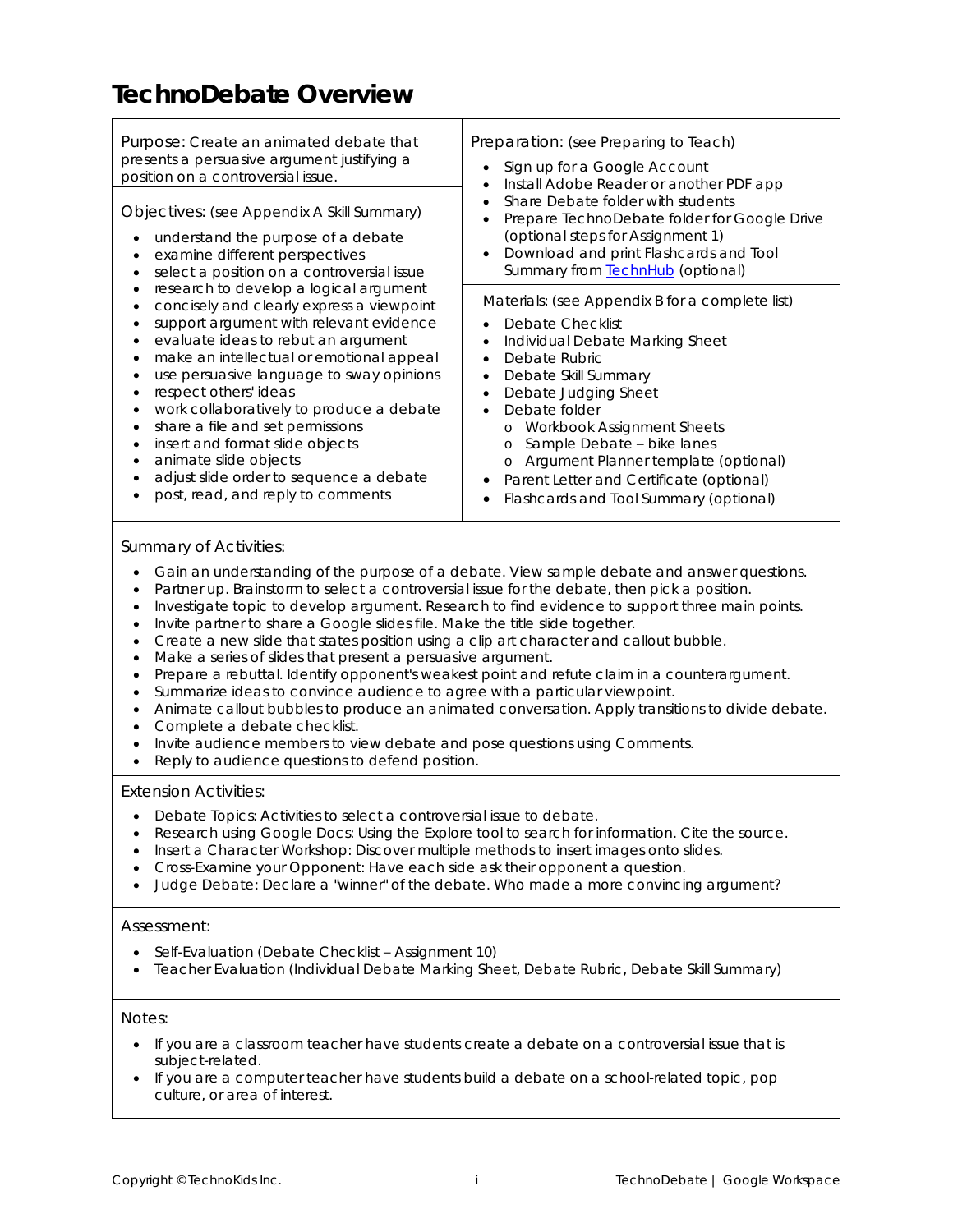## **Technology Integration Ideas**

TechnoDebate integrates into curriculum. This project can be used to develop critical thinking, persuasive writing techniques, collaboration skills, and an appreciation of multiple viewpoints. Students can debate on a wide range of topics. You may wish to include project activities as part of a social studies, language arts, history, or science unit. Below are some suggestions:

- *Citizenship Debate:* Care about where you live. What does your community require? How can you help people in need? What action will improve the quality of life for others?
- *Democracy Debate:* Become a stakeholder and state your perspective. Should a law pass? Is a rule fair? Should development proceed? Who should pay for an initiative?
- *Ethical Debate:* Analyze a moral dilemma to understand diversity in values and beliefs. Is an action right or wrong? Are you for or against an issue? Are the motives of people good or bad? Is a decision justified or unwarranted? Is it helpful or harmful?
- *Advocacy Debate:* Highlight a problem with the status quo. Why is there a need for change? What makes the current situation unacceptable?
- *Proposal Debate:* Determine which course of action is the best. Why is Plan A better than Plan B? What are the advantages to a new plan? Why is the current system ineffective?
- *Literature Debate:* Discuss events that happened in a story. Was the decision made by a character, right? Did the character deserve to win? Were the actions of a character fair? What choice should a character make? Should a character have done that action?
- *Historical Debate:* Think like a historian. Investigate a time in history to gain a better understanding of the people and events. What evidence suggests current understanding of a historical event is wrong? Was a historical decision fair to all stakeholders? What would a significant person say in a debate about an issue during their time?
- *Environmental Stewardship Debate*: Discover the balance between human needs and the sustainability of the environment. Is economic growth or nature more important? How should humans adjust their behavior to protect the environment? Who should have access to natural resources? What needs to change to protect the environment for future generations?

*Tips for Topic Selection:*

- ✓ *Review Topics:* Once your students have selected a topic make sure it is appropriate for a school environment and will not insult an individual student.
- ✓ *Novel Debate Ideas:* The Internet has many online debate websites that have the pro/con arguments posted. To encourage critical thinking have students debate an original topic such as a local issue, current event, or school policy. This will prevent copying other people's ideas.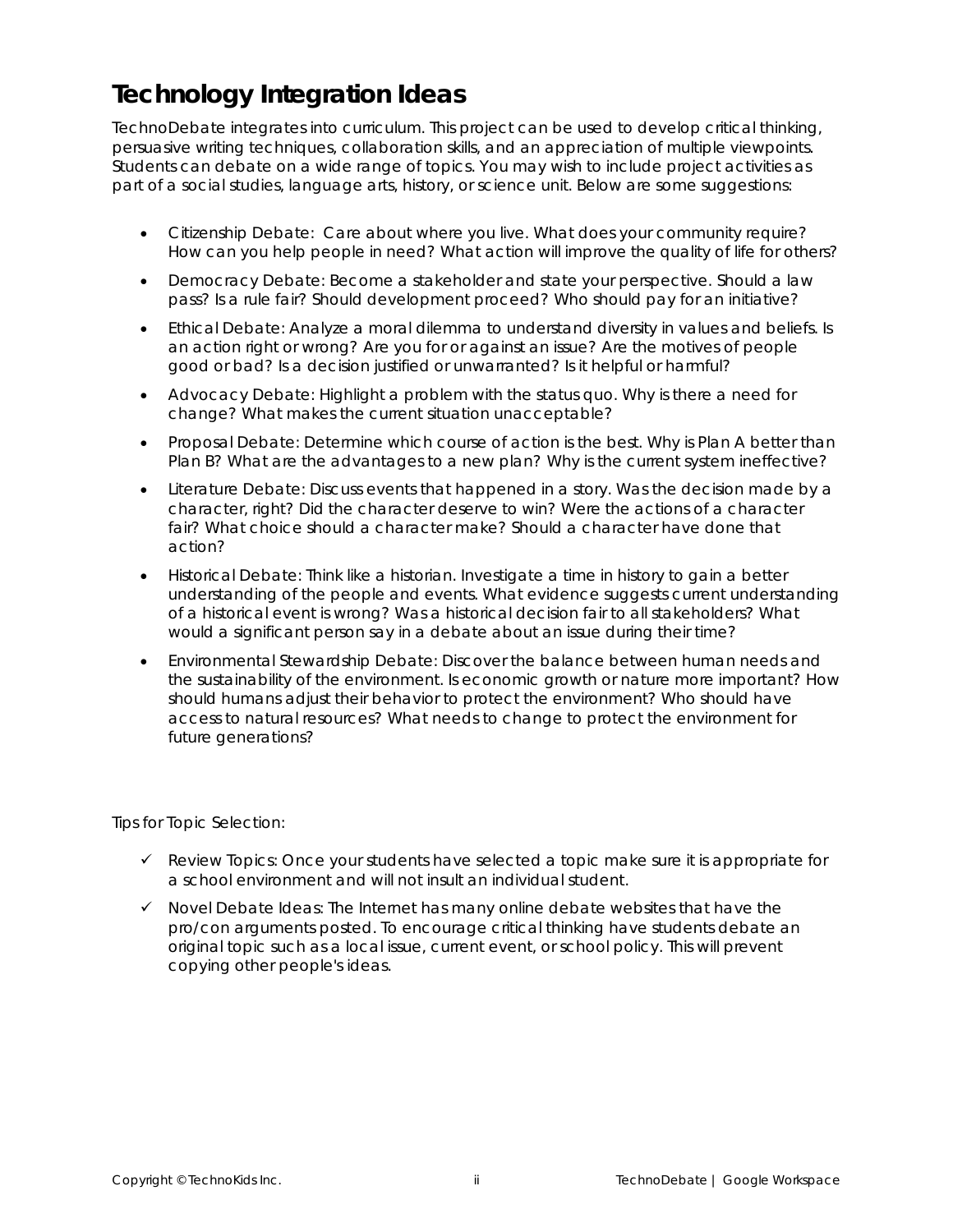## **Assignment 1 What is a Debate?**

In this project, you are going to design an animated debate that presents convincing arguments for both sides of an issue.

**What is a Debate?**

A debate is a structured argument between two sides about a controversial issue. It is an exchange of ideas. One side is *for* an issue and the other side is *against* the issue. The purpose of the discussion is to convince an audience to agree with a particular point of view.



Typically, a debate is done face-to-face, in front of an audience. Each side is allocated a set amount of time to present their argument, ask or answer questions, highlight weaknesses in their opponent's position, and summarize their ideas.

**What is the Purpose of a Debate?**

Debates are part of a democratic society. They allow people an equal opportunity to state their opinion and ask questions about the ideas presented. A debate can be used to:

- emphasize the importance of an issue
- inform the public about a topic
- understand differing viewpoints
- engage people in the decision-making process
- defend or challenge a system, plan, policy, or action
- change the opinion of an audience
- showcase the abilities of the debater

**What Skills make you a Good Debater?**

A debater is opinionated, articulate, logical, respectful, quick-thinking, and persuasive. What type of debater are you? For each question, answer what you do during most discussions.

Do you  $\Box$  pick a side or  $\Box$  find it difficult to take a stand?

Do you  $\Box$  express your ideas clearly or  $\Box$  struggle to find the words?

Do you  $\square$  offer examples about why you are correct or  $\square$  keep insisting you are right?

Do you  $\Box$  listen to understand others' ideas or  $\Box$  ignore ideas that differ from your own?

When questioned do you  $\Box$  reply with a response quickly or  $\Box$  take time to think?

Do you  $\Box$  easily get others to change their mind or  $\Box$  rarely persuade others?



- 4-6 *Expert Debater* - You know how to communicate your ideas effectively.

- 2-3 *Great Debater* - You can usually persuade others. A few tricks will turn you into an expert.

- 0-1 *Rookie Debater* – Great news! The activities in this project will turn you into an expert.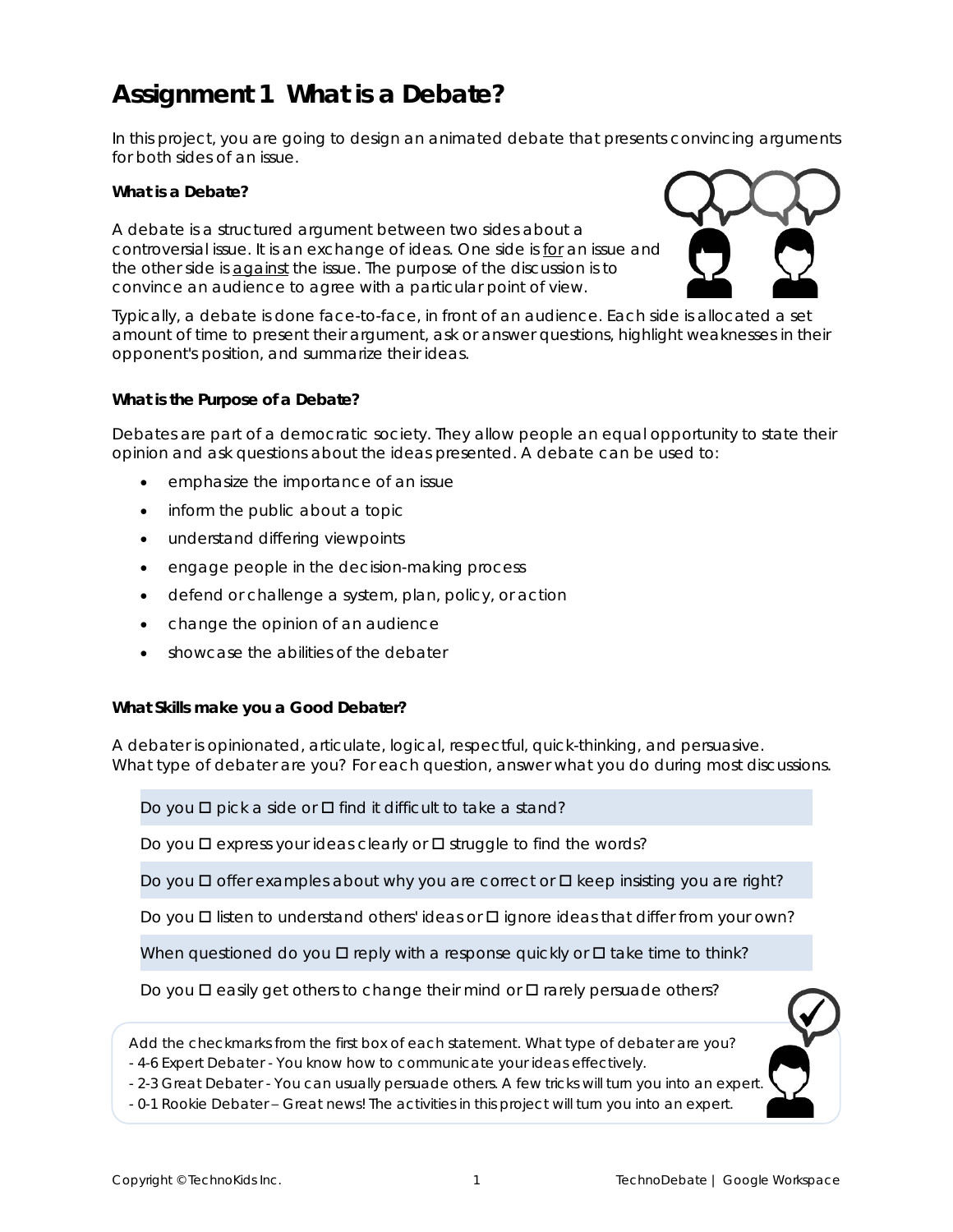**What Format will be used for the Debate?**

In TechnoDebate, the exchange of ideas occurs digitally. The debate will use a format like a public debate:

- **Take a stand**: Each side will state their position on the topic. This statement is called a *resolution*.
- **Present a persuasive argument**: Each side will build their case by presenting three arguments using evidence such as statistics, expert opinion, or observations to support their ideas. This is called a *constructive speech*.
- **Prepare a rebuttal:** Each side will examine the arguments made by the opposition to find weaknesses. They will explain why the ideas presented by their opponent are flawed. This is called a *rebuttal*.
- **Summarize ideas**: Each side will summarize their main points and emphasis why their position is correct. The *summary* should make an appeal to the audience.
- **Invite audience participation**: The presentation will be shared with audience members. The audience will ask questions to which the debaters will respond to defend their position. This is called a *cross-examination* or *crossfire*.
- **Judge debate (optional)**: The teacher, panel of peers, or audience members will determine which side presented the strongest arguments and were the most persuasive.

**Study a Sample Debate**

- Ask your teacher how to view the **bike lanes** debate. Click to read the callout bubbles in the debate.
- 1. The affirmative, or PRO, side of a debate is "for" the topic. What character is used for the pro side?

**boys and girls riding bikes**

2. The negative, or CON, side of a debate is "against" the topic. What character is used for the con side?



**boys and girls driving cars**

3. What three arguments does the PRO side make for having bike lanes on city streets?

**reduce air pollution decrease traffic congestion increase cyclist safety**

4. What three arguments does the CON side make for not having bike lanes on city streets?

| too expensive | restrict traffic flow | help only a few people |
|---------------|-----------------------|------------------------|
|               |                       |                        |

- 5. Each side of the debate *rebuts* or explains why their opponent is wrong. Which side did a better job highlighting flaws in their opponent's argument? Why do you think so?
- 6. The purpose of a debate is to convince an audience to agree with a viewpoint. Do you think the PRO or CON side had a more persuasive argument? Why?

If you want to see another sample, view the **school food** debate.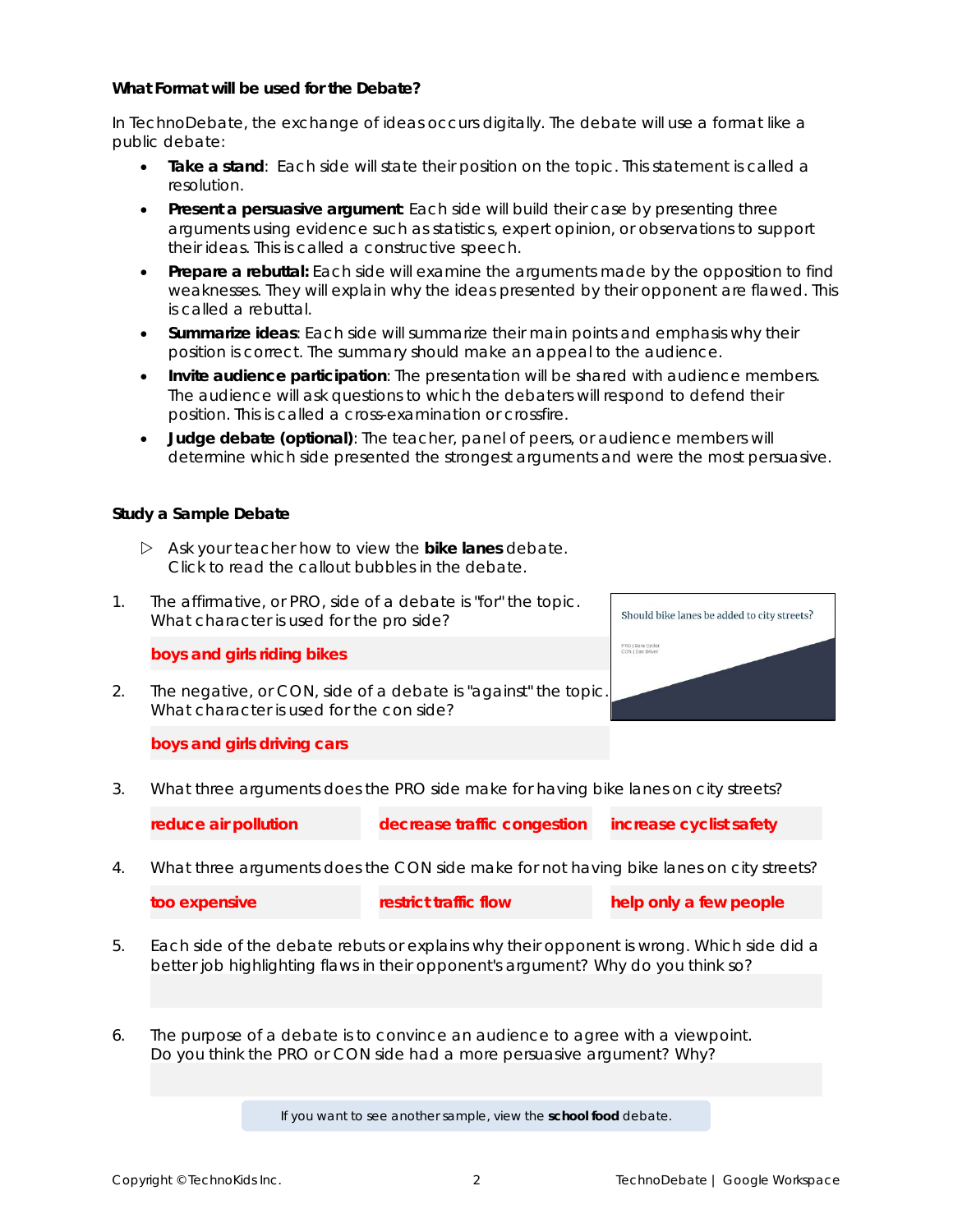#### **Assignment 4 Invite a Partner to Debate**

You and your partner will work together to create an animated debate. You will be working on the SAME file at the SAME time. Follow the instructions to share a Google Slides file. The person on the PRO or "for" side of the debate will create and share the file with the CON or "against" side.

**Log into Google Drive**

**Create a Presentation and Rename the File (PRO side)**

- Click *New*. Select *Google Slides*.
- $\triangleright$  Select a theme from the *Themes* pane.
- In the top LEFT corner replace *Untitled presentation* with the *Debate Topic*. Press ENTER.



If the *Themes* pane does not appear, select *Change theme..*. from the Slide menu.

**Introduce the Debate Topic on the Title Slide (PRO side)**

- In the *Click to add title* box type the *Debate Topic* or a **debate question**.
- $\triangleright$  Format the font, size, style, color, and alignment of the title.



In the *Click to add subtitle* box type **PRO: Your Name.**



Your partner will add their name once you share the file.

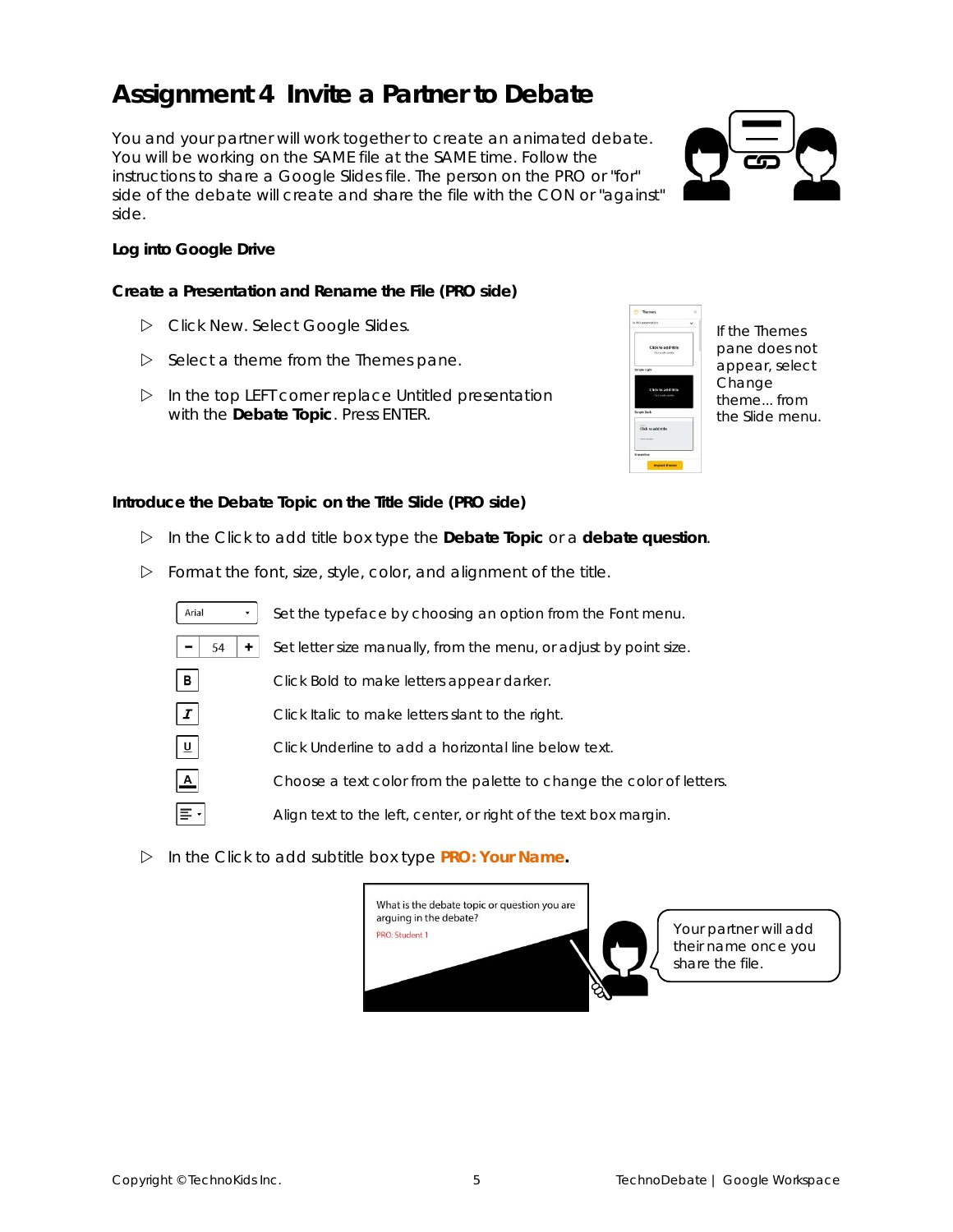**Share the File with Partner (PRO side)**

- From the File menu, click *Share*.
- Type in your partner's **email address**. (It is best if it is a web-based account)
- Click the permission arrow and set it to *Editor*.
- Click *Send*.



This will allow you and your partner to work together on the SAME file at the SAME time.

**Open the Shared File (CON side)**

 In Google Drive, click *Shared with me*. Open the **debate** file shared by your partner. or view your email and click on the hyperlink in the message.

**Add Student Name to the Title Slide (CON side)**

Press ENTER after your partner's name and type **CON: Your Name**.



**TIP | About Sharing**

Do not overwrite your partner's work. Before adding text or a picture, look for a marker  $\prod$  to show where your partner is working.

**Log Out of Google Drive**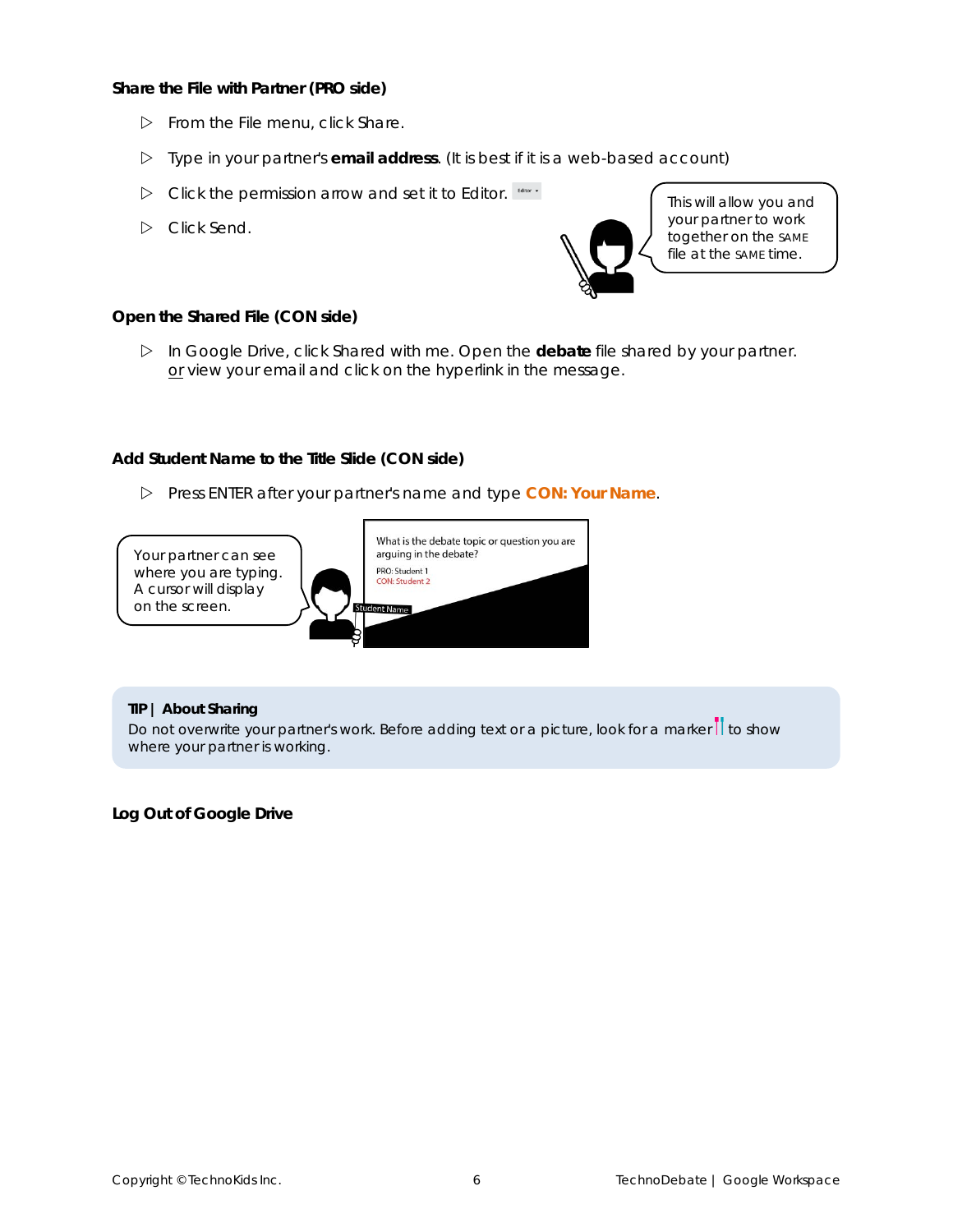## **Assignment 6 Present a Persuasive Argument**

You and your partner will make three slides each that present arguments using evidence to suppport a position. The argument is called the *constructive speech*. Your goal is to convince an audience your side of the debate is correct.

You and your partner will:

- ✓ duplicate a slide
- ✓ flip character on slide
- ✓ edit text in callout to present arguments
- $\checkmark$  position slides in the debate

**Log into Google Drive and Open the Debate**

#### **Duplicate a Slide**

 Select the thumbnail of the slide **you** created in the previous assignment. From the Slide menu, select *Duplicate slide*.



#### **Flip a Character**

- $\triangleright$  Make sure you are working on the duplicated slide.
- $\triangleright$  Select the character.
- Click *Format options* on the toolbar.
- Expand the *Size & Rotation* area from the pane. Flip the image horizontally.  $[$
- **TIP | Replace a Character and Keep Formatting**

Select the image with the desired formatting. From the Format menu, select *Image* - *Replace image*. Choose *Search the web*. Use your skills to find a suitable image. Click *Replace*.

Click *Crop* and drag the handles to adjust scaling.

This is a great way to pretend you have more than one person on your debate team. When replacing images find new images that are a similar style.

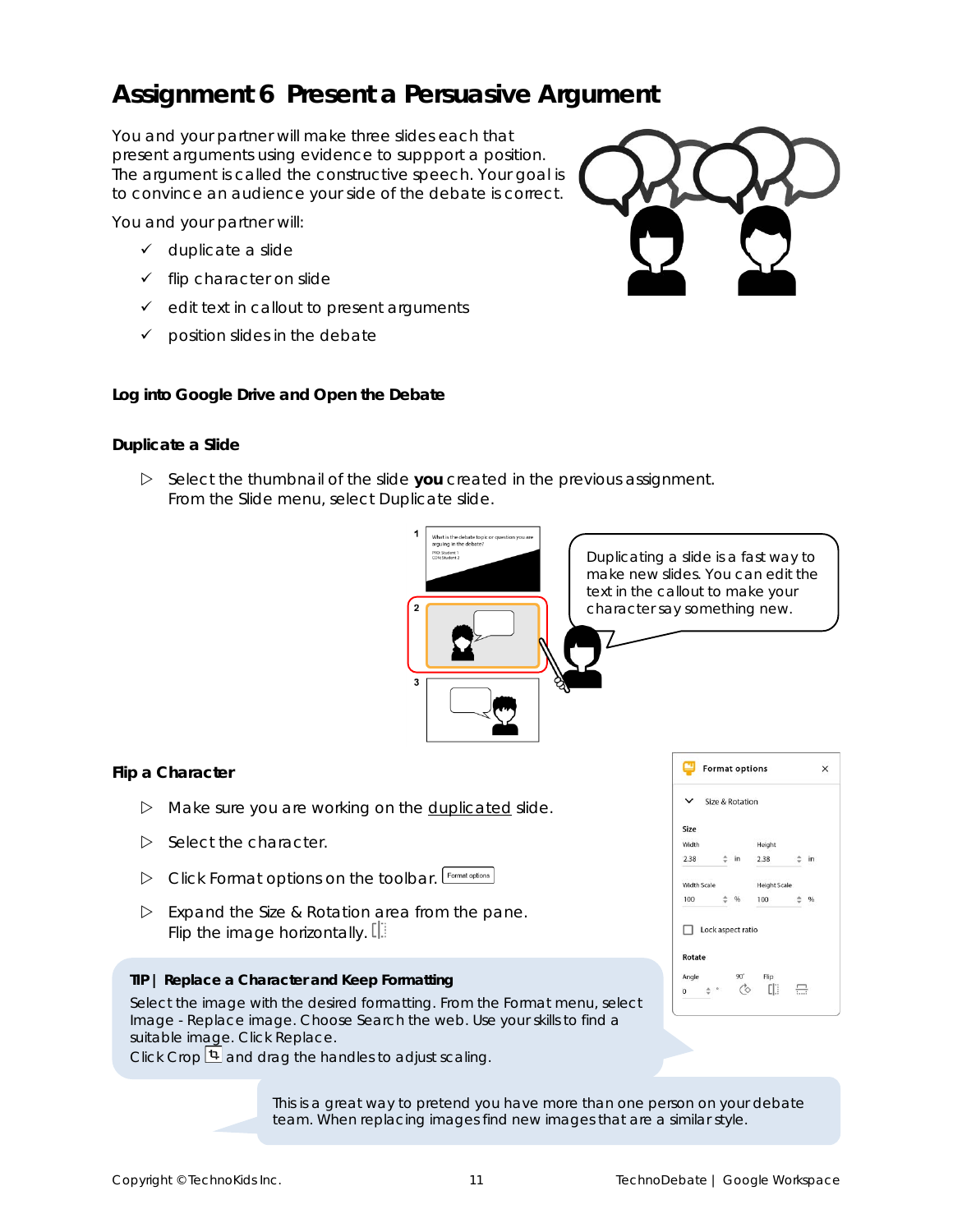**Present Arguments to Support Position and Prove you are Right**

Replace the text in the callout with your **first argument**. It should be your strongest point!



 Use your skills to make **two slides** that present your remaining arguments. Be logical! Explain each argument clearly to convince an audience your position is right.

| Sentence starters:                    |                               |
|---------------------------------------|-------------------------------|
| One of the main reasons               | For my first argument         |
| A major benefit to                    | The most important thing      |
| Consider the following evidence       | Expert X states               |
| It is important to realize            | In my opinion                 |
| There are many examples, for instance | It is often said that         |
| It is for this reason that            | It is time to recognize       |
| The time has come to                  | Therefore, there is a need to |
| The fact is                           | We all know that              |
| Yet another reason to                 | Another issue with            |
| Furthermore                           | Moreover                      |
| My next point                         | Let us now consider           |

**Position Argument Slides**

 $\triangleright$  Click on a slide thumbnail. Drag it to change the order of the slides.



**Log Out of Google Drive**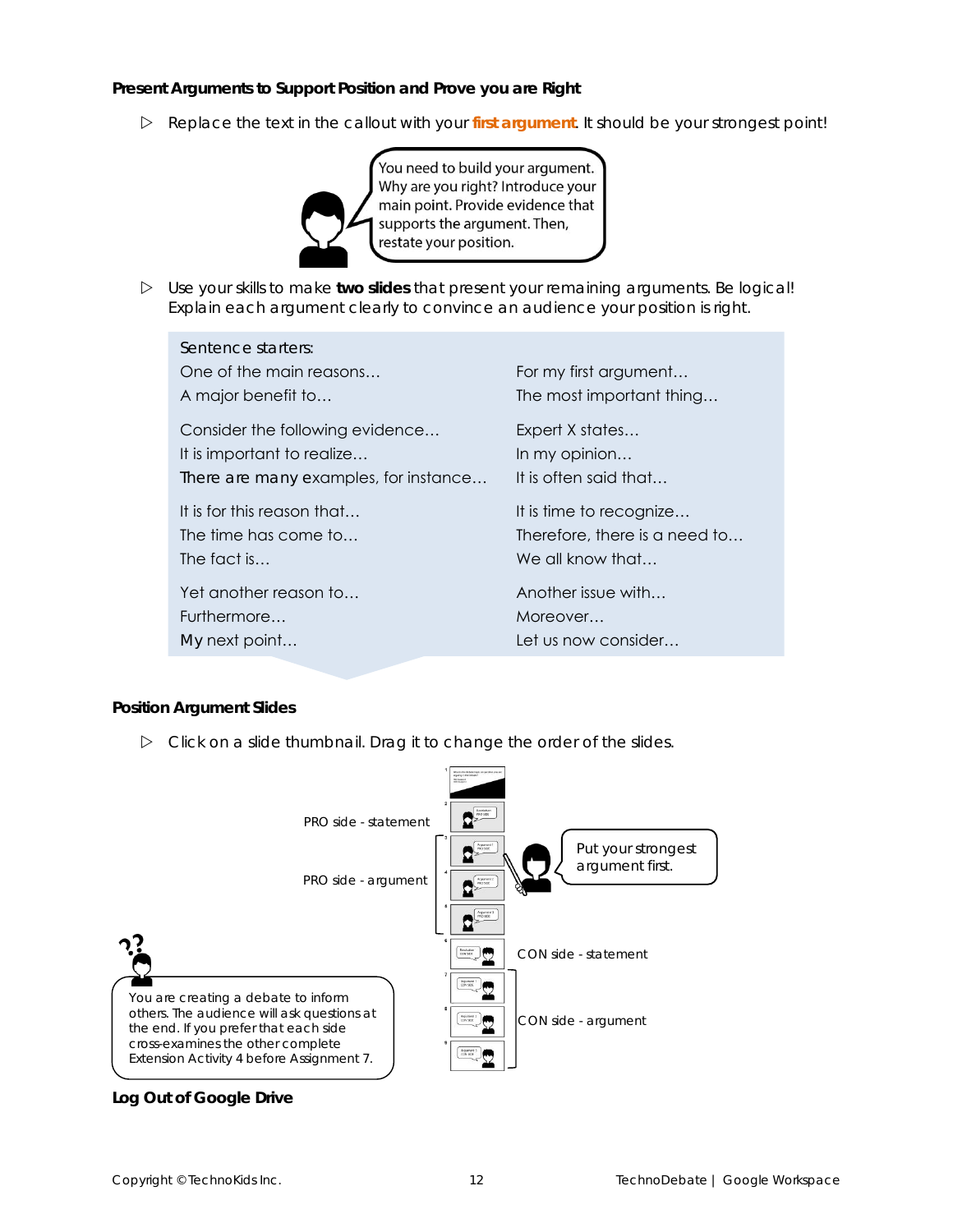## **Assignment 12 Respond to Audience Questions**

The audience has asked their questions. Now you and your partner need to defend your positions by providing answers. Audience members will be able to read your reply.

**Log into Google Drive and Open the Debate**

**Read Comments and Reply to Answer Questions**

 Click *Open comment history*. Any comments will be displayed.



- Click in the *Reply* box and type an **answer.**
- Click *Reply* to post the response.



Tips and Suggestions:

- o Be brief.
- o Stay on point.
- o Do not provide information that is not related to the question.

Sentence starters:

It is important to realize... A recent study shows...

Although this may be the case... An example is...

Yes, I think this because... There is evidence to suggest...

**Log out of Google Drive**

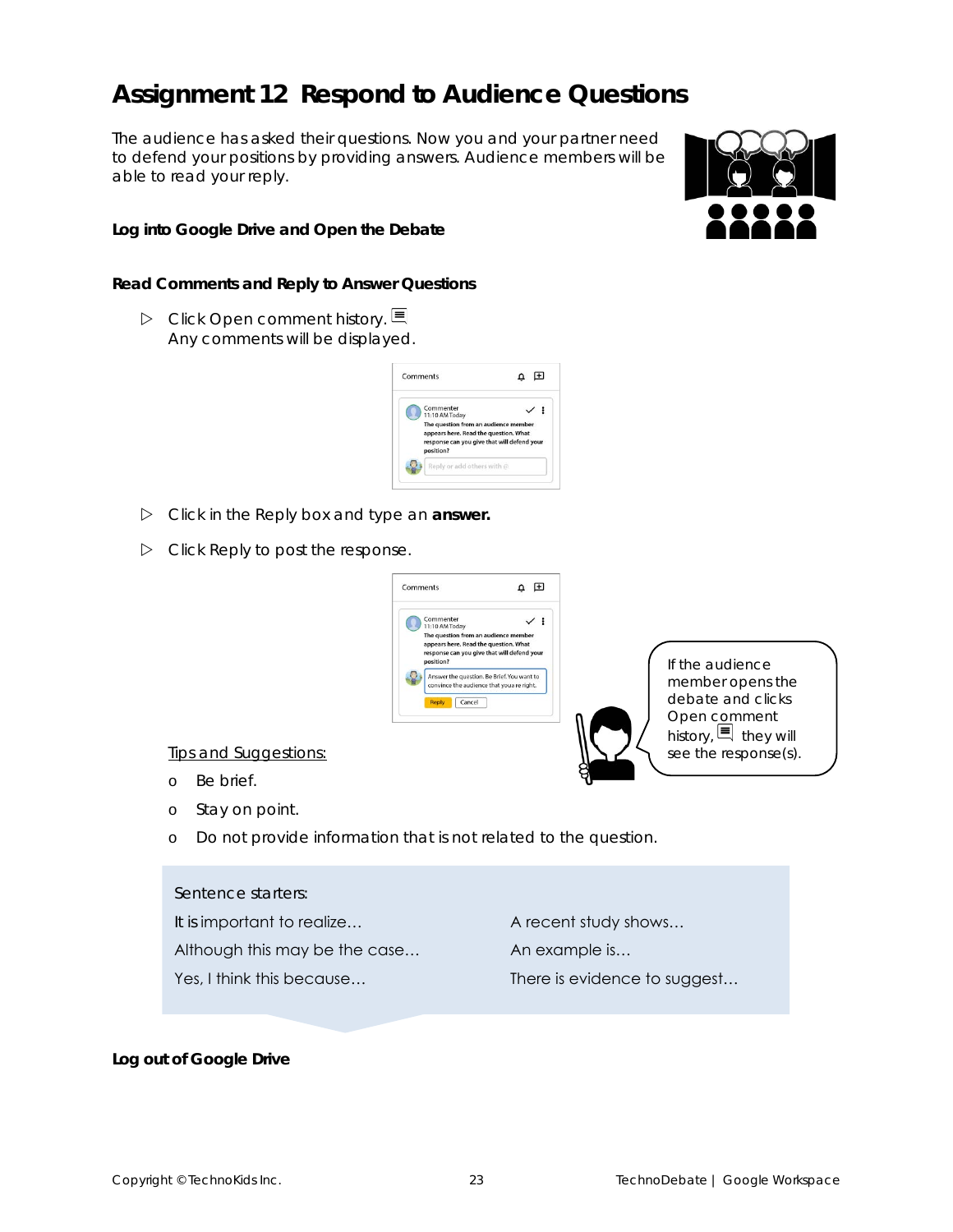## **Extension Activity 1: Debate Topics**

Are you having difficulty picking a topic to debate? Complete this activity to get your creativity flowing! Make a list of possible debate topics. Which idea do you like the most?



1. Rate your level of interest in a topic area:

|                      | not<br>interested | somewhat<br>interested | very<br>interested | Which areas did you               |
|----------------------|-------------------|------------------------|--------------------|-----------------------------------|
|                      |                   |                        |                    | select as somewhat                |
| school policy        |                   |                        |                    |                                   |
| community activities |                   |                        |                    | interested or very<br>interested? |
| environmental issues |                   |                        |                    |                                   |
| animal rights        |                   |                        |                    | For each one list possible        |
| current events       |                   |                        |                    | issues you could debate:          |
| government policy    |                   |                        |                    |                                   |
| scientific research  |                   |                        |                    |                                   |
| health and wellness  |                   |                        |                    |                                   |
| technology           |                   |                        |                    |                                   |
| sports               |                   |                        |                    |                                   |
| fashion              |                   |                        |                    |                                   |
| pop culture          |                   |                        |                    |                                   |

2. Still need a question to debate? Complete each sentence. Do you like any of these ideas?

| Which is better |                               |  | <b>Or</b> |                        | ?             |
|-----------------|-------------------------------|--|-----------|------------------------|---------------|
| $\vert$ S       |                               |  |           | more harmful than good | - ?           |
| Are             |                               |  |           | a better option ?      |               |
|                 | Do you agree or disagree that |  |           | should be changed ?    |               |
| Should          |                               |  |           | be banned              | $\mathcal{P}$ |

3. Are you still having trouble picking a topic? Use the words below to trigger an idea.

| gun control      | social media      | standardized testing | better or worse       |
|------------------|-------------------|----------------------|-----------------------|
| censorship       | internet privacy  | drugs or alcohol     | good or bad           |
| cosmetic surgery | cloning           | offshore drilling    | start or stop         |
| eating habits    | space exploration | stem cell research   | keep or change        |
| beauty pageants  | pet care          | stereotypes          | necessary or optional |
| role models      | urban development | climate change       | permit or ban         |
| reality TV       | celebrities       | ethics               | increase or decrease  |
| curfews          | free trade        | drones               | right or wrong        |
|                  |                   |                      |                       |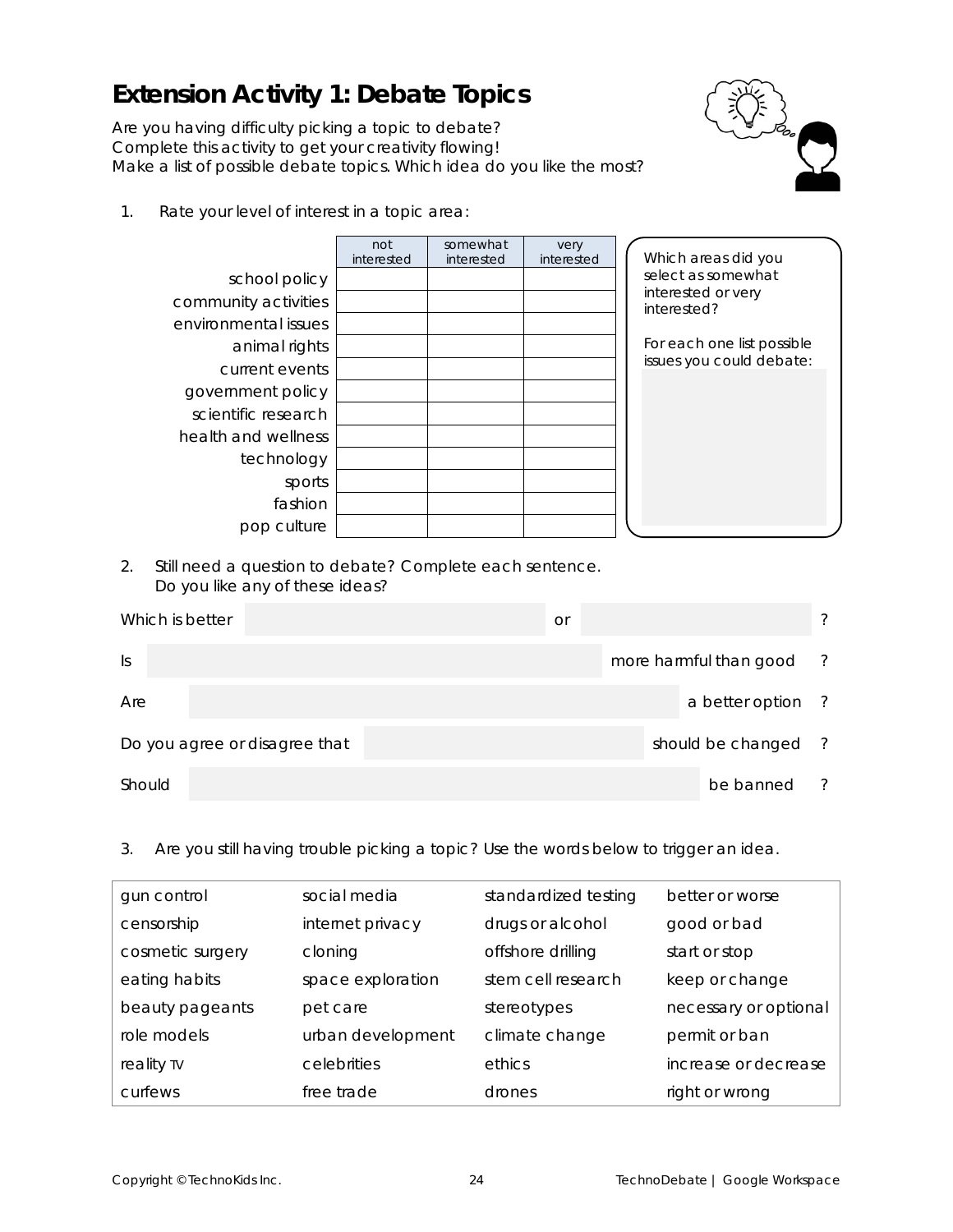## **Debate Rubric**

Student Names

#### Topic:

|                        | Poor $-1$                                                                                                 | $Fair - 2$                                                                                                                | $Good - 3$                                                                                                                      | Excellent $-4$                                                                                                                                                         |
|------------------------|-----------------------------------------------------------------------------------------------------------|---------------------------------------------------------------------------------------------------------------------------|---------------------------------------------------------------------------------------------------------------------------------|------------------------------------------------------------------------------------------------------------------------------------------------------------------------|
| Statement              | Position is unclear<br>and/or arguments are<br>missing.                                                   | Position is stated with<br>some arguments<br>outlined.                                                                    | Position is stated with<br>arguments outlined.                                                                                  | Position is clearly<br>stated with arguments<br>outlined.                                                                                                              |
| Constructive<br>Speech | Many arguments are<br>illogical and lack<br>evidence or have<br>major inaccuracies.                       | Most arguments are<br>logical but a few lack<br>evidence or are<br>inaccurate.                                            | Arguments are logical<br>and provide relevant,<br>accurate evidence.                                                            | Arguments are logical<br>and provide a range<br>of evidence that is<br>relevant, accurate,<br>and convincing.                                                          |
| Rebuttal               | Counterargument is<br>unrelated to<br>opponent's claims.                                                  | Counter argument<br>identifies a weakness<br>in opponent's<br>argument but lacks<br>relevant evidence to<br>refute claim. | Counter argument<br>identifies a weakness<br>in opponent's<br>argument and<br>provides relevant<br>evidence to refute<br>claim. | Counter argument<br>identifies a weakness<br>in opponent's<br>argument and<br>provides relevant<br>evidence to refute<br>claim using persuasive<br>logic.              |
| Summary                | Summary lacks a<br>review of arguments<br>and does not justify<br>position to an<br>audience.             | Summary provides a<br>review of some<br>arguments but does<br>not justify position to<br>an audience.                     | Summary provides a<br>concise review of<br>arguments that justifies<br>position to an<br>audience.                              | Summary provides a<br>concise review of<br>arguments that justifies<br>position to an<br>audience, using<br>phrasing that appeals<br>to their intellect or<br>emotion. |
| Cross-<br>Examination  | Response to audience<br>questions provides<br>information that does<br>not adequately<br>defend position. | Response to audience<br>questions provides<br>information that<br>somewhat defends<br>position.                           | Response to audience<br>questions provides<br>information that<br>adequately defends<br>position.                               | Response to audience<br>questions provides<br>information that<br>strongly defends<br>position.                                                                        |
| Organization           | Ideas lack<br>organization and<br>debate is not well<br>sequenced.                                        | Ideas are somewhat<br>organized and/or<br>debate is not<br>sequenced correctly.                                           | Ideas are organized<br>and debate is<br>sequenced correctly.                                                                    | Ideas are very well<br>organized, and<br>debate is sequenced<br>correctly.                                                                                             |
| Knowledge              | Debate demonstrates<br>a poor understanding<br>of topic.                                                  | Debate demonstrates<br>a limited<br>understanding of the<br>topic.                                                        | Debate demonstrates<br>a proficient<br>understanding of the<br>topic.                                                           | Debate demonstrates<br>an in-depth<br>understanding of<br>topic.                                                                                                       |
| Design                 | The design does not<br>enhance the<br>message.                                                            | The design somewhat<br>enhances the<br>message.                                                                           | The design enhances<br>the message.                                                                                             | The design strongly<br>enhances the<br>message. Design is<br>original and creative.                                                                                    |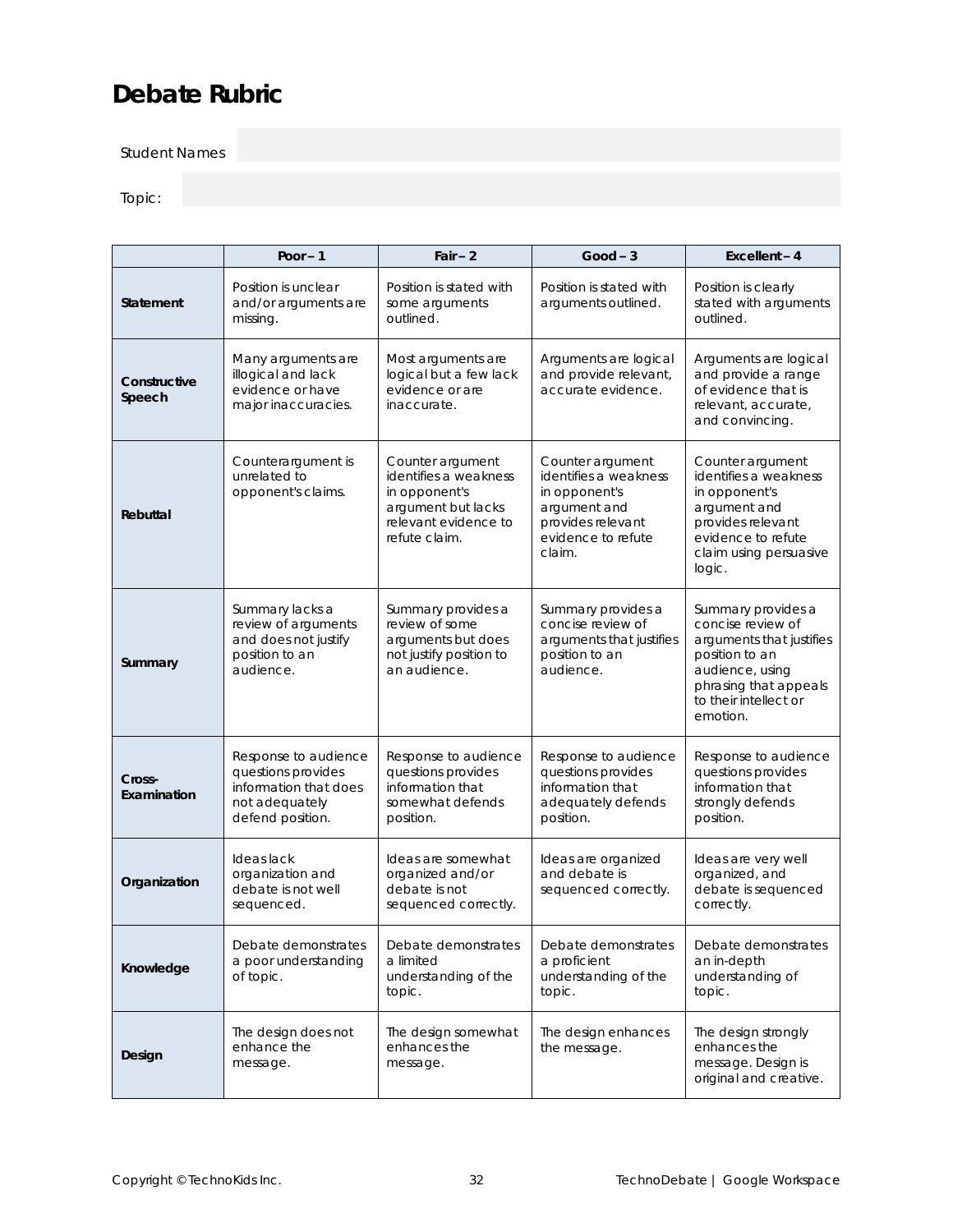**Should bike lanes be added to city streets?**

> PRO: Sara Cycler CON: Dan Driver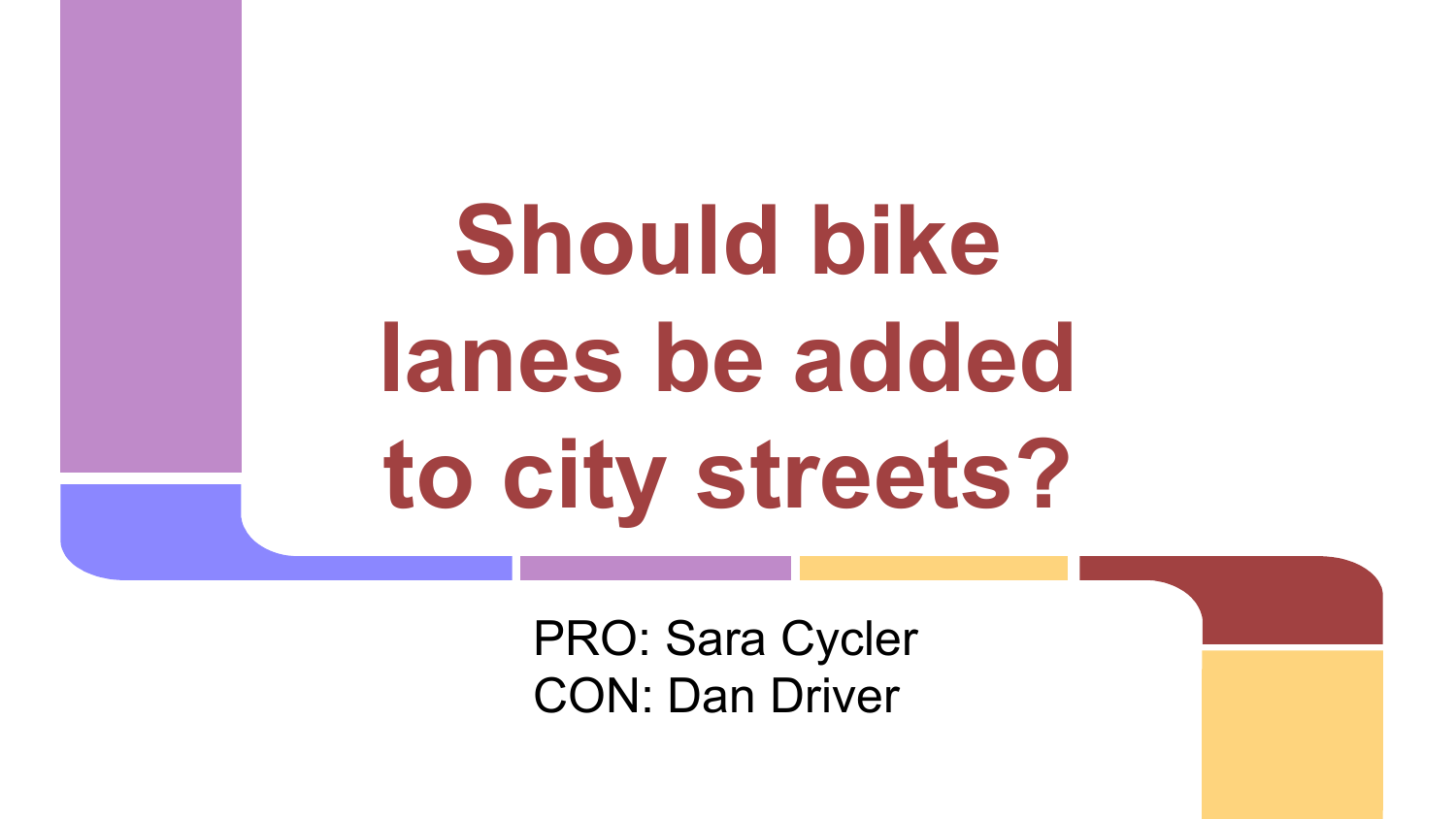The purpose of this debate is to determine if bike lanes should be added to city streets. There is no doubt that bike lanes should be added. They help to reduce air pollution, decrease traffic congestion, and increase cyclist safety.

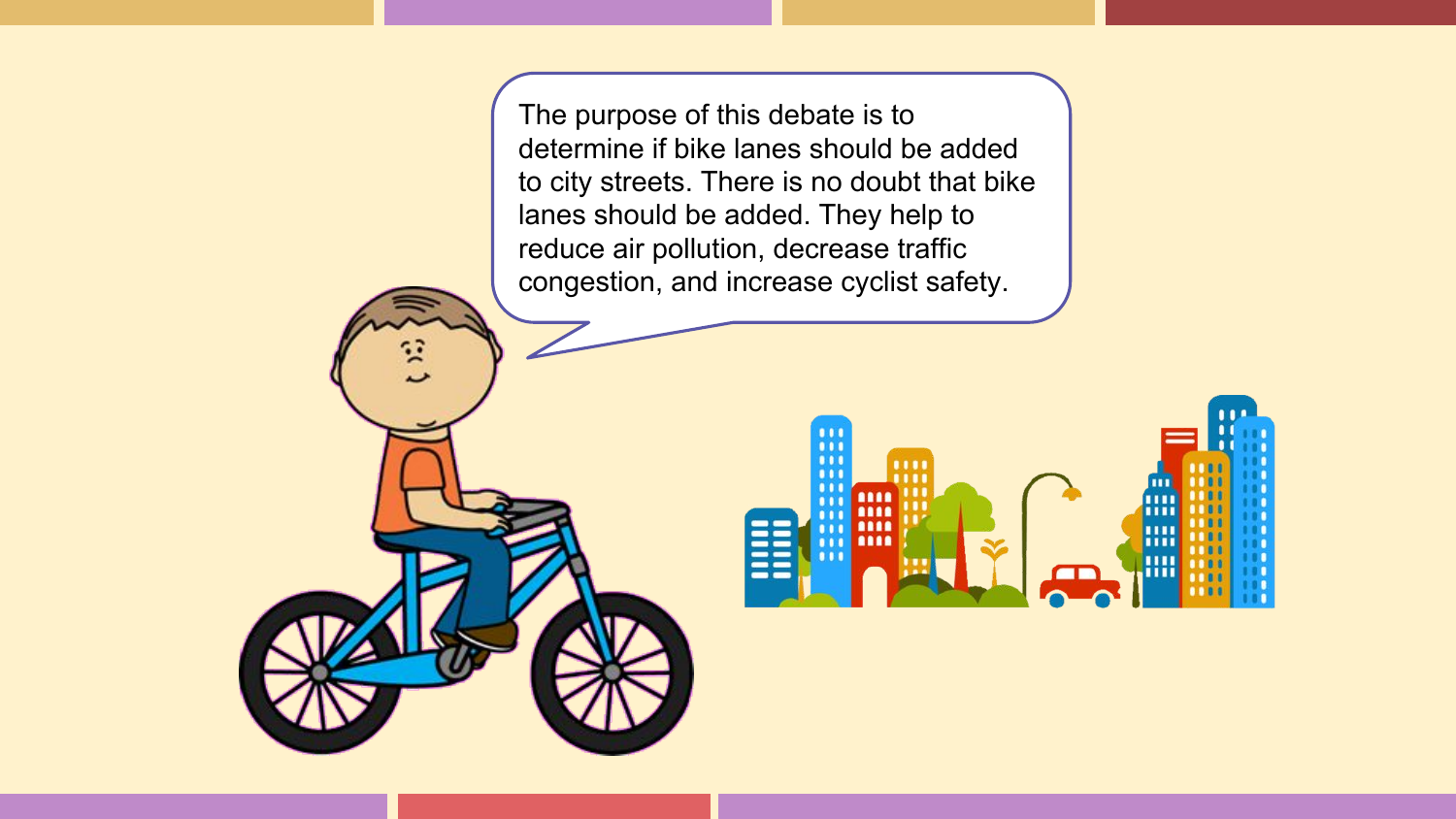One of the reasons bike lanes should be added to city streets is that this will help the environment. Cycling is an environmentally friendly way to travel. The *Green Earth Group* states that vehicles are a top contributor to air pollution by emitting carbon monoxide, nitrogen oxides, and hydrocarbons into our air. These toxins have been linked to health issues such as cancer and respiratory problems. Bike paths will make cycling an attractive option for travelling. Instead of driving a car, people will ride bikes. This will benefit the environment and people. The city needs to get started right away adding bike lanes.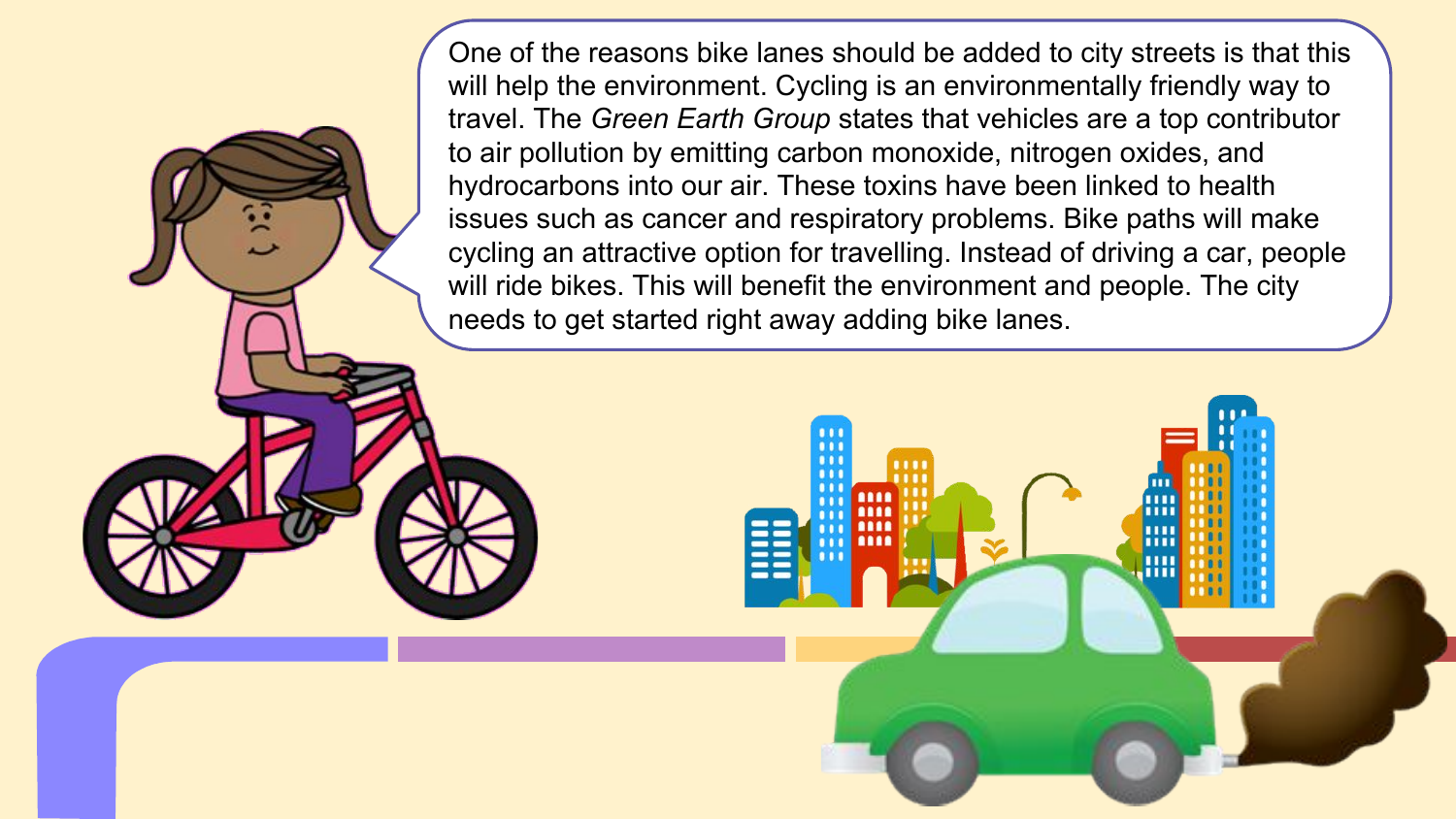Another reason the city should add bike lanes to city streets is they will reduce traffic on streets. Instead of commuting by car, people will ride their bikes. Studies in similar cities with a network of bike paths have found bike lanes increase the number of cyclists. For example in Cycle Town, the addition of bike lanes increased the number of trips by bike by 40%. This will happen in our city once bike lanes are added.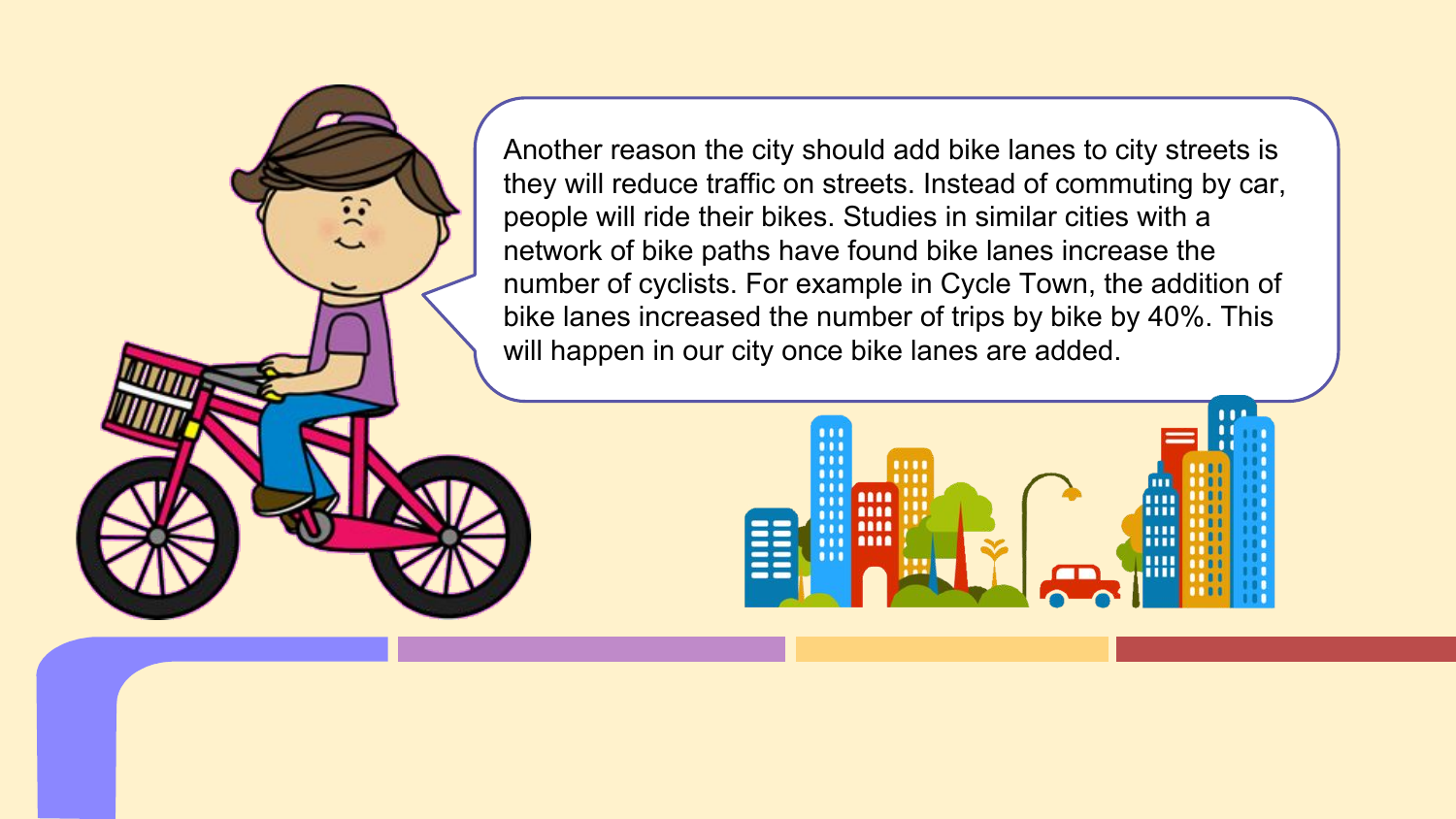One of the major benefits of bike paths is that they provide a safe way for cyclists to travel. In our city there are three bike-car accidents a week. Bike paths will prevent death, injury, and property damage. There is an urgent need to protect people's safety. For this reason, building the bike paths needs to happen now.



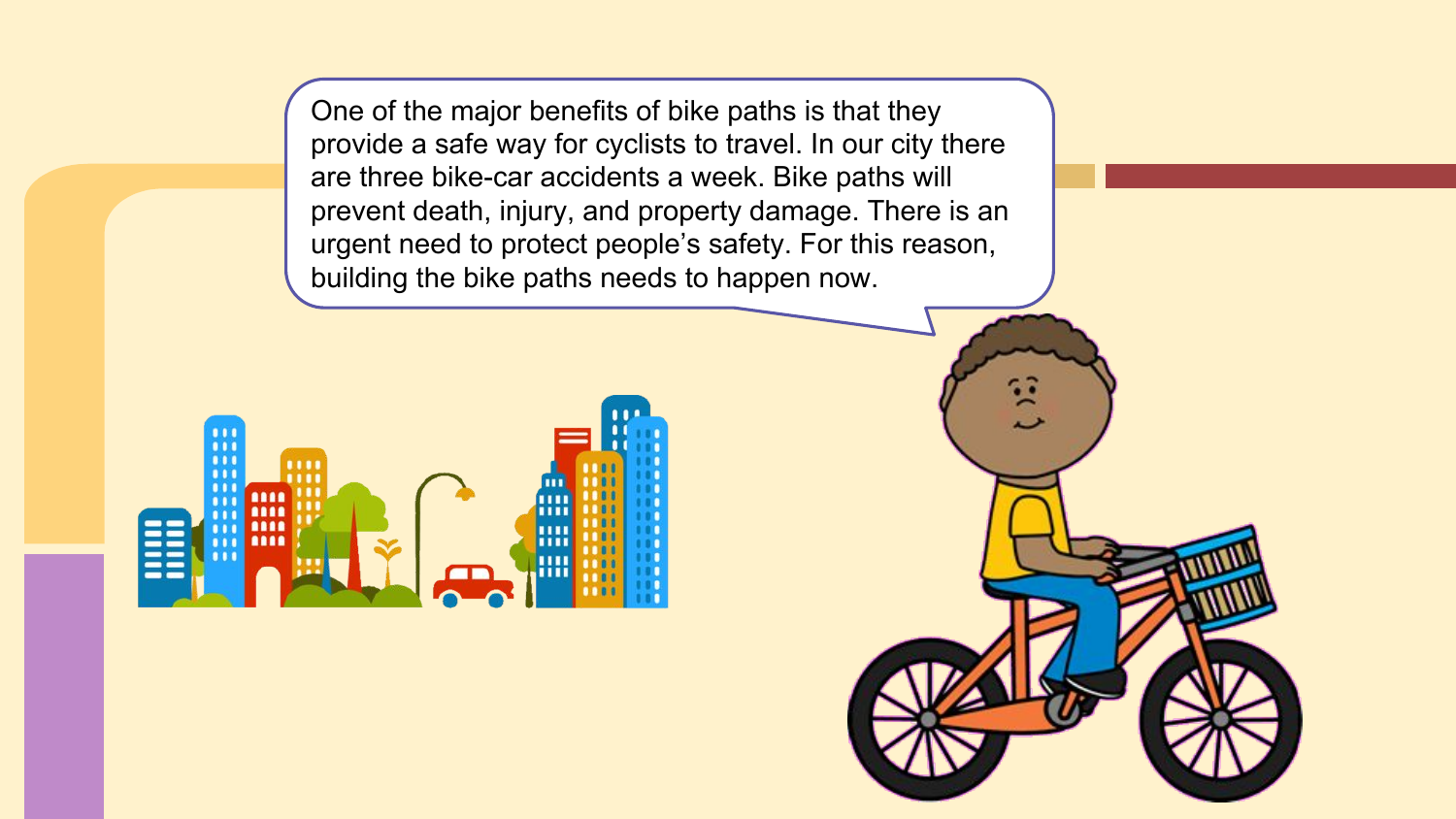Bikes lanes on streets is an important issue for the people living in our city. It is my opinion that bike lanes should not be added to city streets. They are too expensive, restrict traffic flow, and only help a few people living in the city.

ш

 $-1$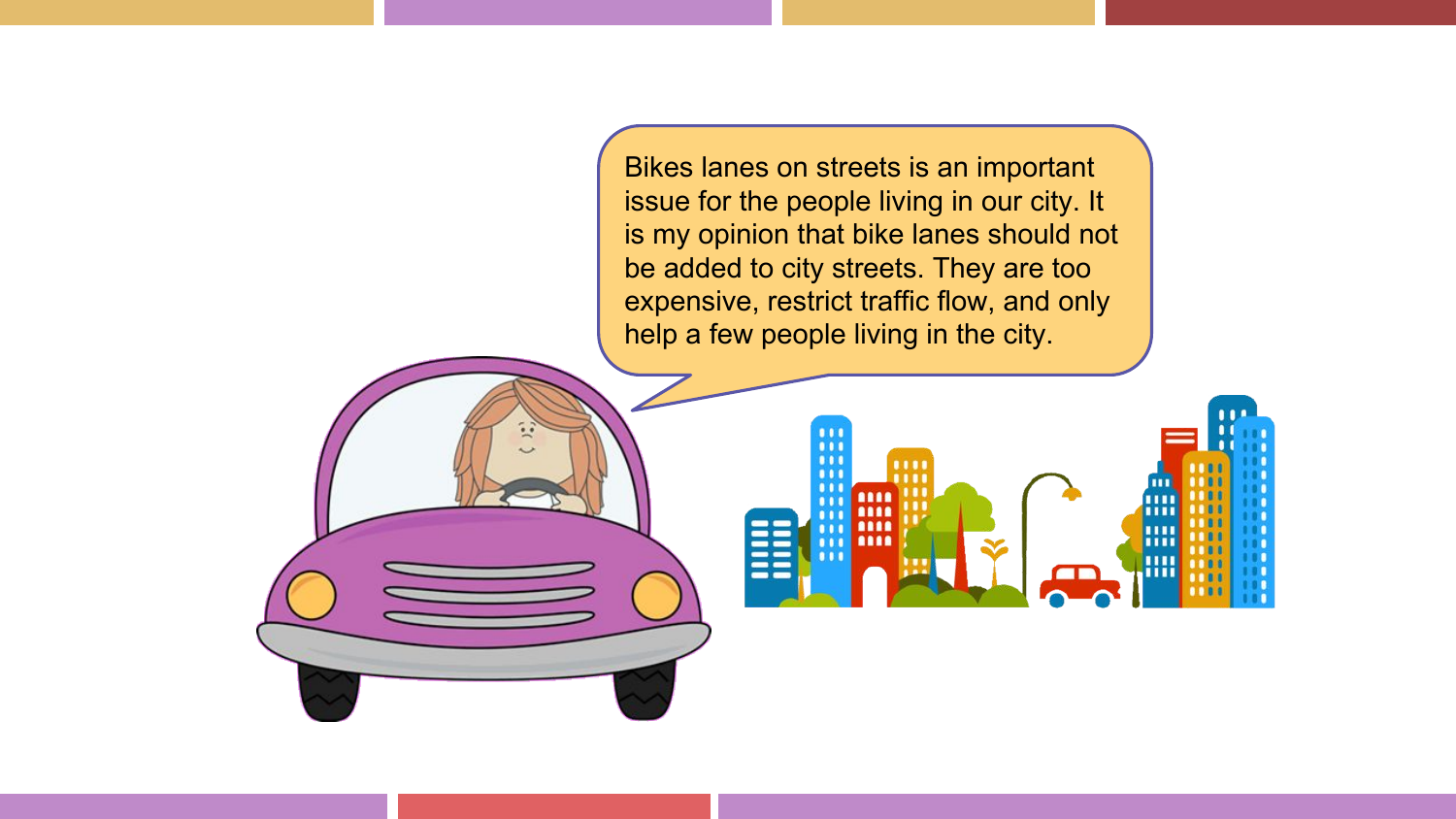One of the main reasons not to add bike lanes to city streets is the high cost. The one mile bike lane along Cycle Street was \$800,000. It will cost another \$200,000 each year to maintain. This is too much money for a bike lane that is only a short distance. Imagine the costs for a network of bike lanes!

 $\cdots$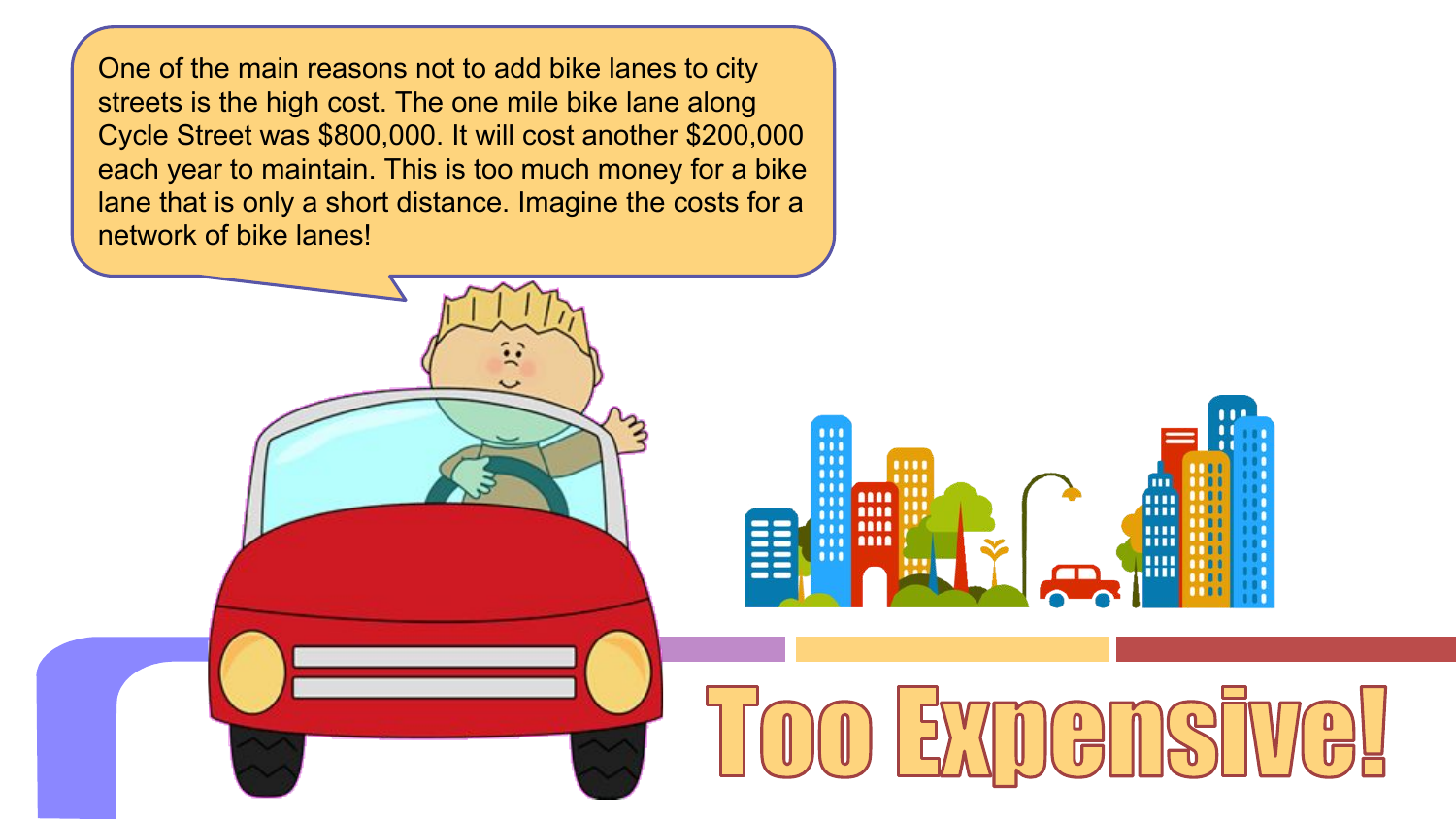It is important to consider another major problem with bike lanes on city streets. The bike lanes take away road space for cars. This causes delays at intersections and creates traffic congestion. People need to be able to drive through the city quickly and easily. For this reason, bike paths should not be added to city streets.

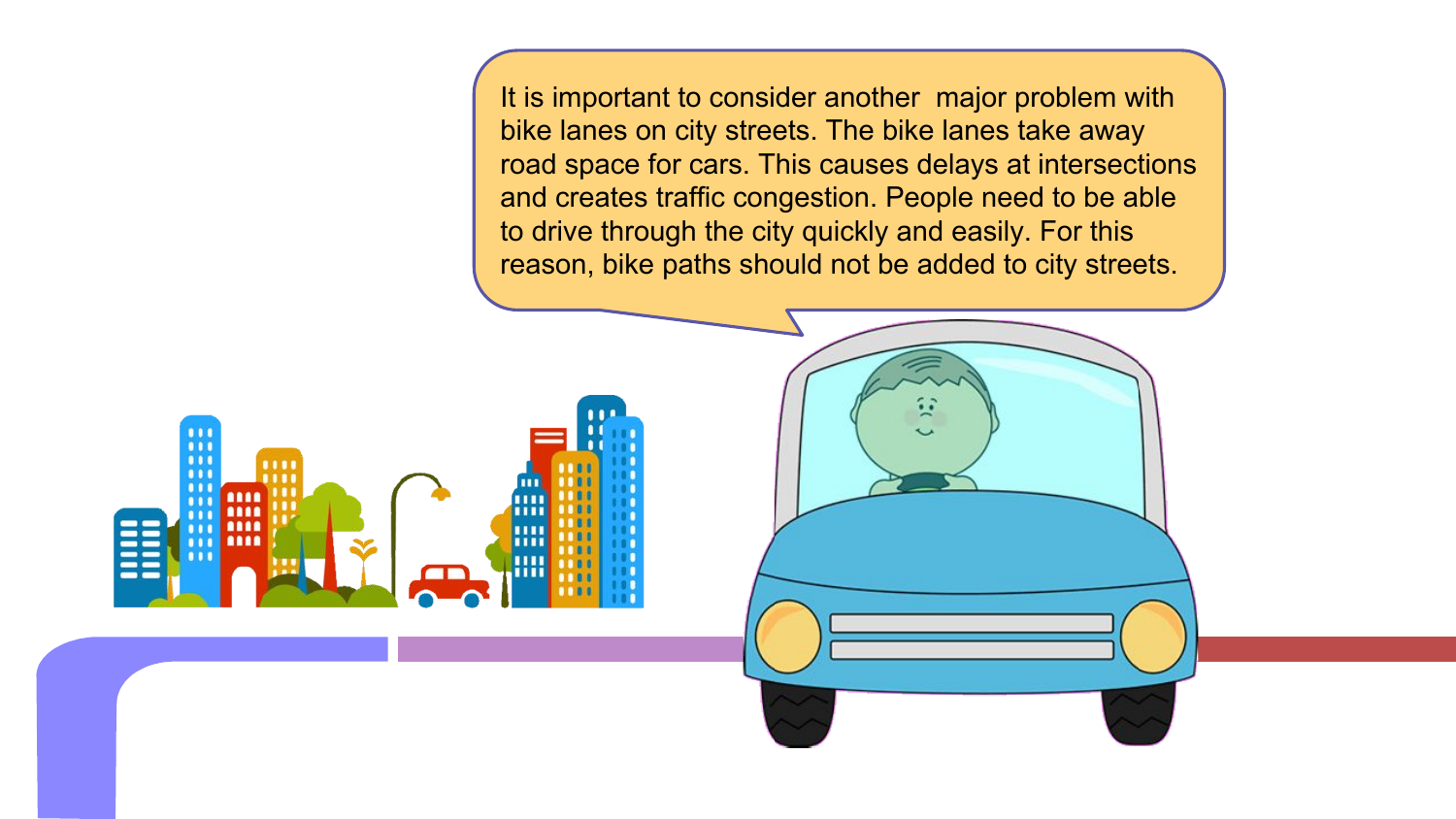Another issue with bike lanes on city streets is how few people they benefit. There are over 500,000 people living in the city. The majority commute each day by bus or car. To build bike lanes for only a few cyclists does not make sense. For example, the existing bike lane on Cycle Street is used by less than 1% of the population. To add even more bike lanes does not help enough people.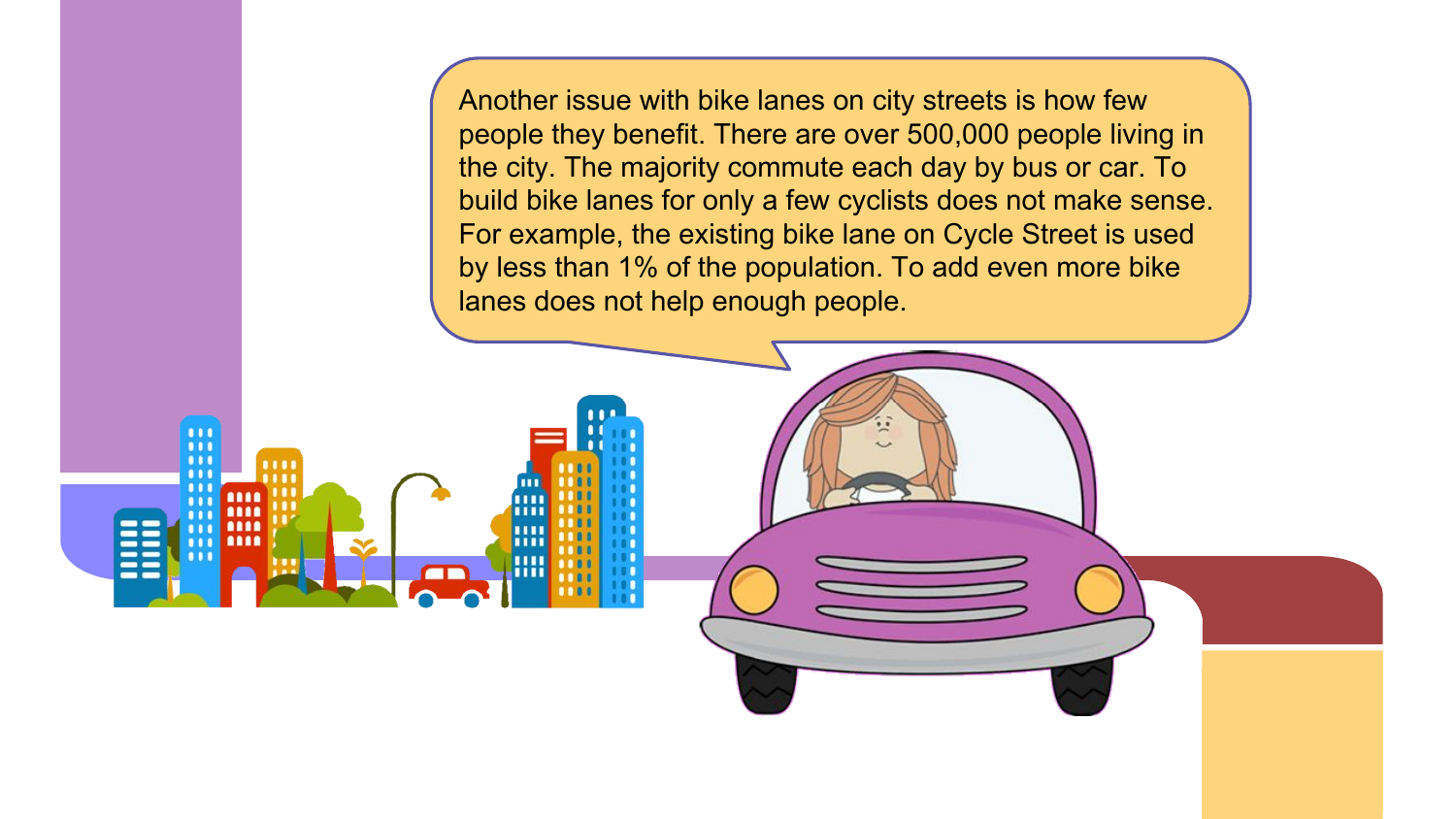The point has been made that bike lanes on city streets do not help enough people. This argument ignores the fact that a car is a luxury many parents cannot afford. In our city, one quarter of children and youth live in poverty. Bike lanes offer families living in poverty a means to get to work and school. The bike lanes will improve the lives of many people living in our city.



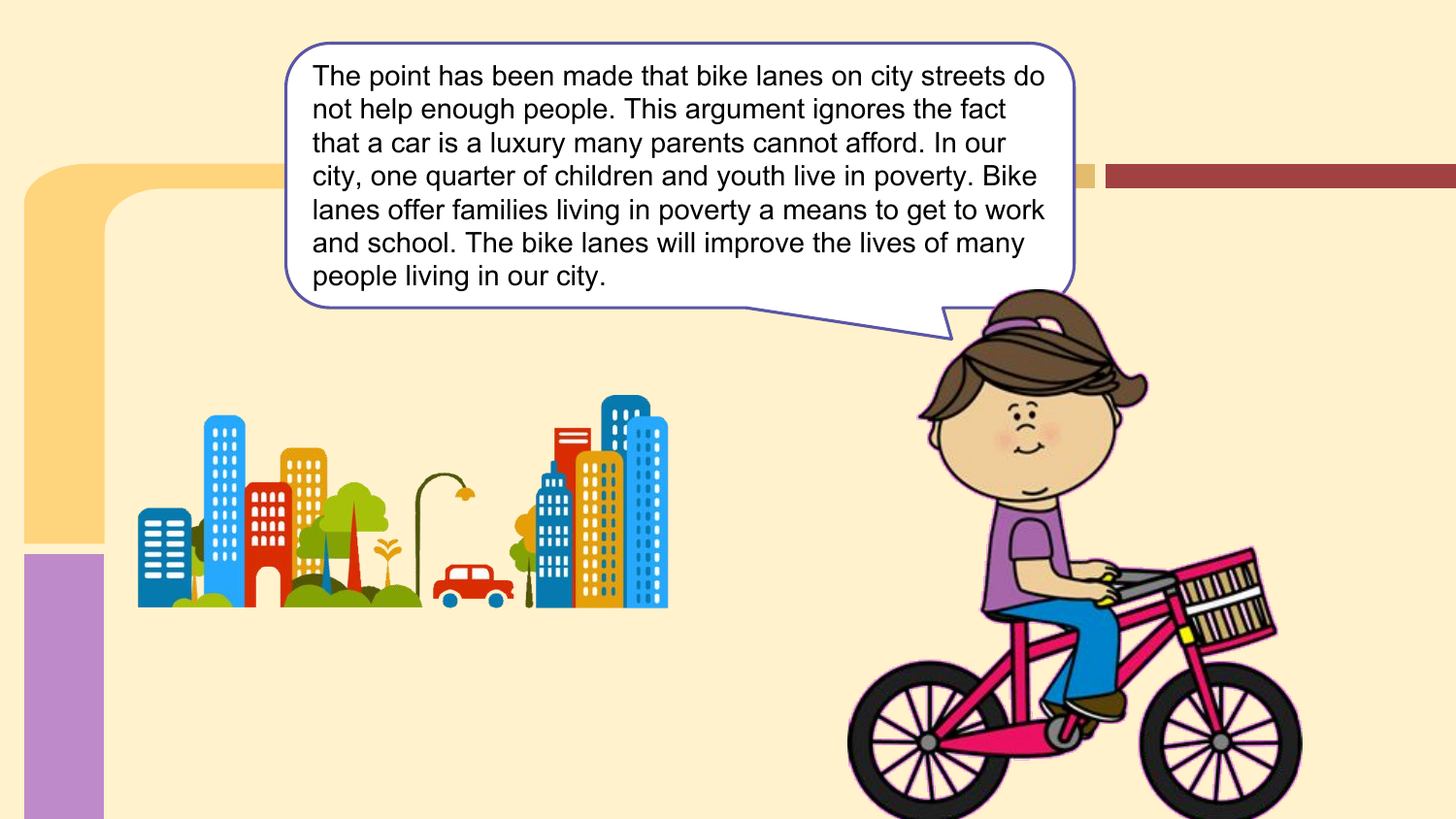My opponent has stated that bike lanes will increase the number of cyclists. Since more people will be riding bikes, there will be less cars on the streets, which will reduce traffic congestion and air pollution. This argument ignores an important factor - weather! In our city, the winter months have lots of snow and freezing temperatures. Very few people are going to ride their bikes in this type of weather. Our city does not have the climate that encourages a daily commute to school and work using bikes.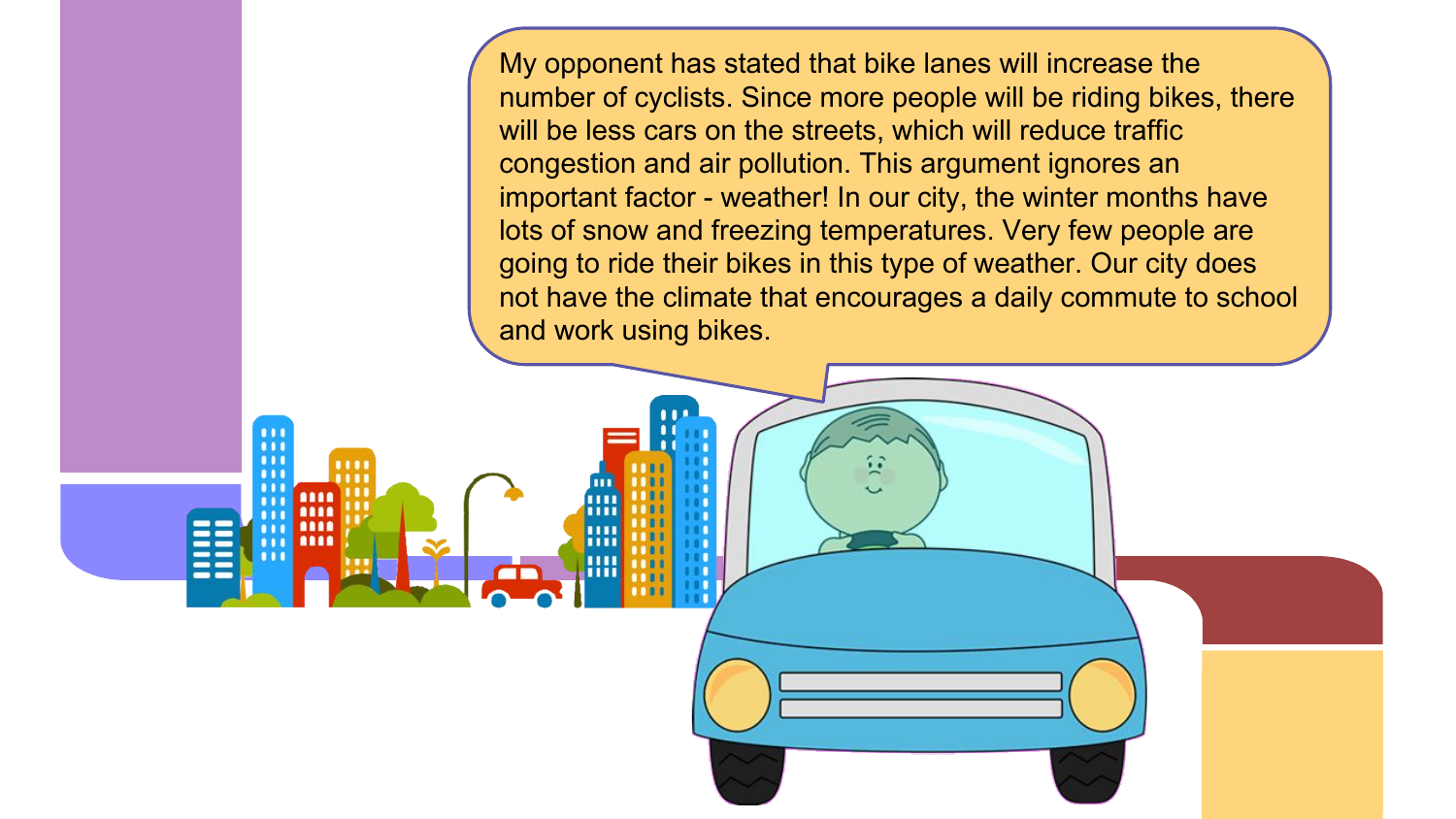Many arguments have been presented for and against bike lanes. What must remain at the forefront of this debate is how important bike lanes are to the people living in this city. Bike lanes on city streets improve safety for cyclists which makes cycling a more attractive commuting option. When more people ride their bikes instead of drive cars, traffic congestion decreases and harmful emissions that create air pollution are reduced. In summary, bike lanes are environmentally friendly, improve the health of citizens, and increase traffic flow. Say "yes" to bike lanes on our city streets!